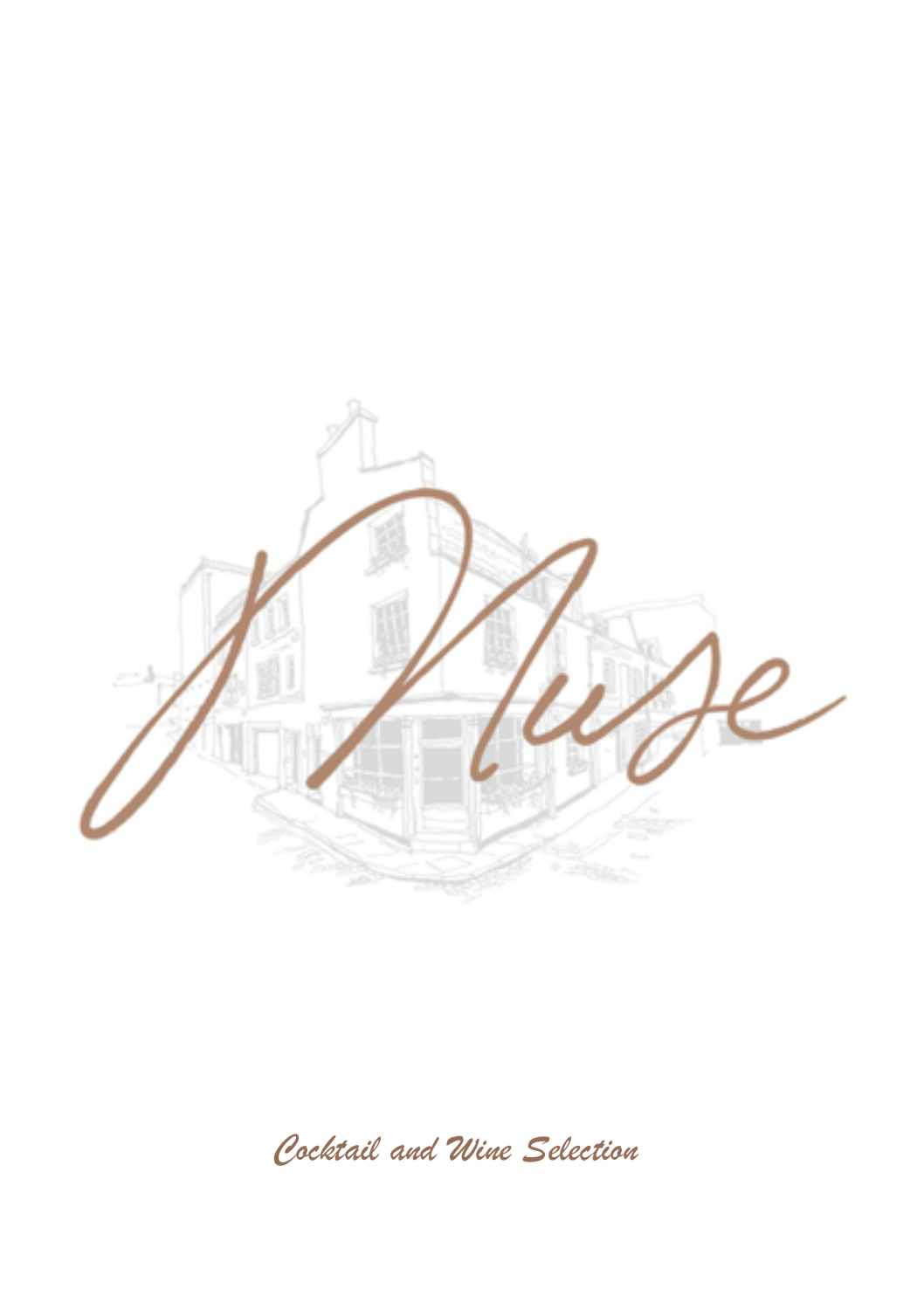# *Index*

| <b>Cocktail Selection</b>                       | Page<br>4              |
|-------------------------------------------------|------------------------|
| <b>Glass, Coravin and Pairing Selection</b>     | $6-9$                  |
| <b>Bottle Selection</b>                         |                        |
| <b>Champagne &amp; Sparkling from the Globe</b> | $12 - 13$              |
| <b>The Classics</b>                             |                        |
| <b>White and Rose</b><br><b>Red Wine</b>        | $16 - 17$<br>$18 - 19$ |
| <b>The Discoveries</b>                          |                        |
| <b>White and Rose</b><br><b>Red and Orange</b>  | $22 - 23$<br>$24 - 25$ |
| <b>Sweet and Fortified</b>                      | $28 - 29$              |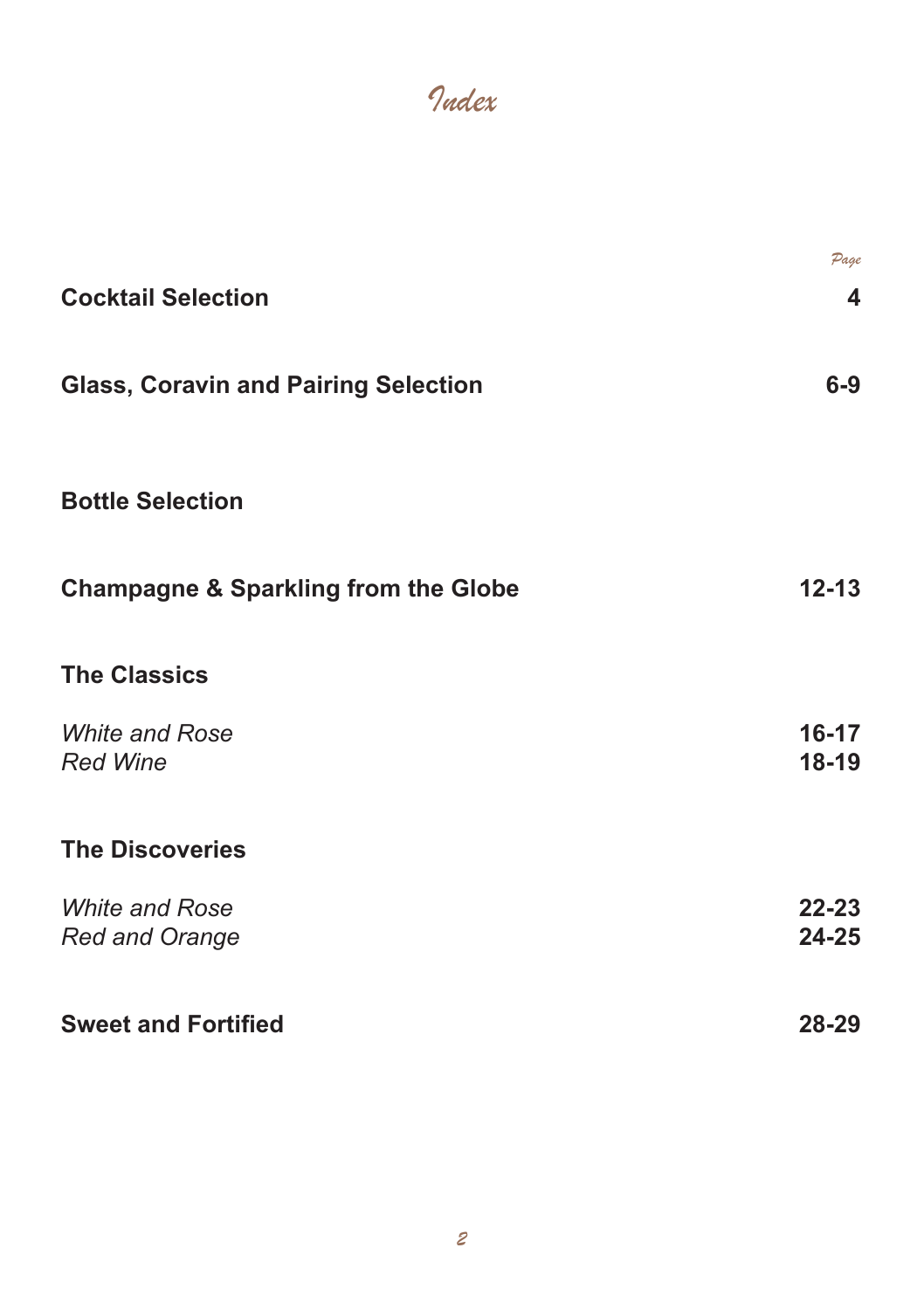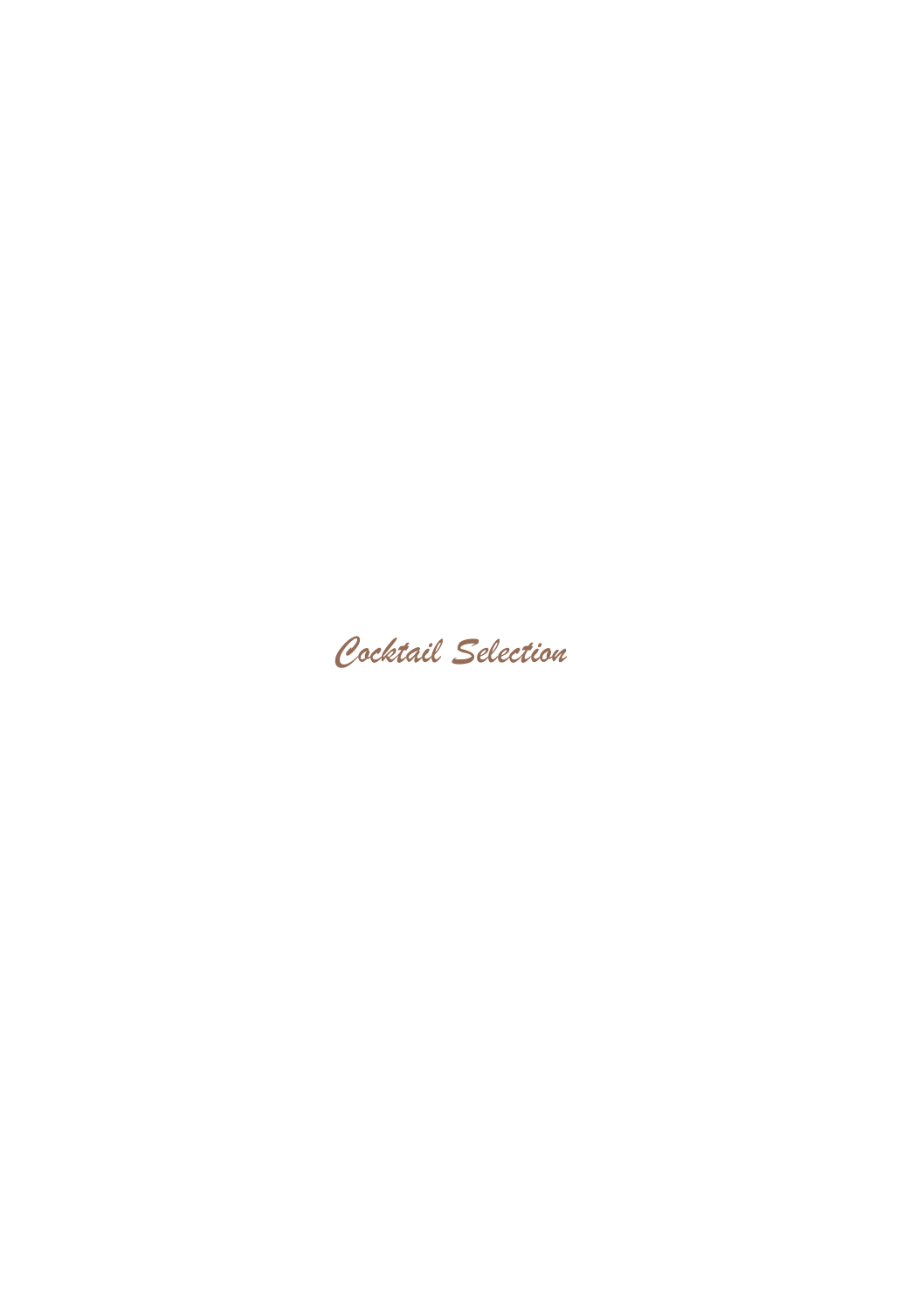| <b>Muse Gin or Vodka Martini</b>                                                               | Price<br>15 |
|------------------------------------------------------------------------------------------------|-------------|
| <b>Yorkshire Rhubarb and Blood Orange Spritz</b>                                               | 15          |
| Yorkshire Rhubarb Juice, Blood Orange Syrup,<br>RinQuinQuin, Londino Rose Vermouth, Soda Water |             |
|                                                                                                |             |
| <b>Strawberry Milk Punch</b>                                                                   | 15          |
| Bacardi Rum, Rose Vermouth, Strawberry Syrup, Milk                                             |             |
| <b>Lovage and Black Olive Martini</b>                                                          | 15          |
| Broken Clock Vodka, Fera Lovage Destillet,<br><b>Black Olive Infused White Vermouth</b>        |             |
| <b>Truffle Boulevardier</b>                                                                    | 19          |
| Bullet Bourbon, Truffle Infused Londinio Red Vermouth, Campari                                 |             |
| <b>Muse Kir Royal</b>                                                                          | 19          |
|                                                                                                |             |

*1er Cru, "Cuvée Éclat", Cossy, Tom's Blackcurrant Syrup*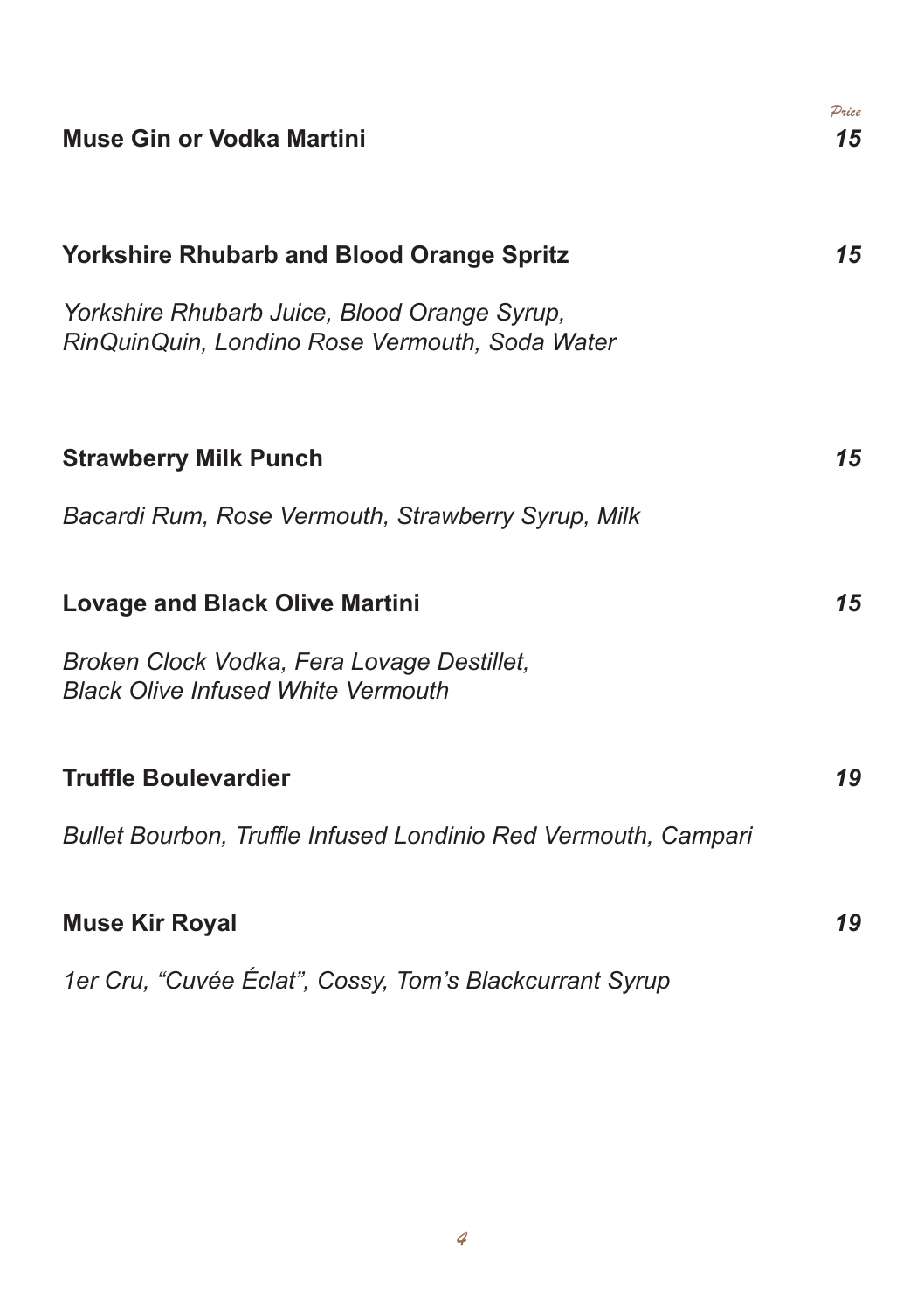*Glass, Coravin and Pairing Selection*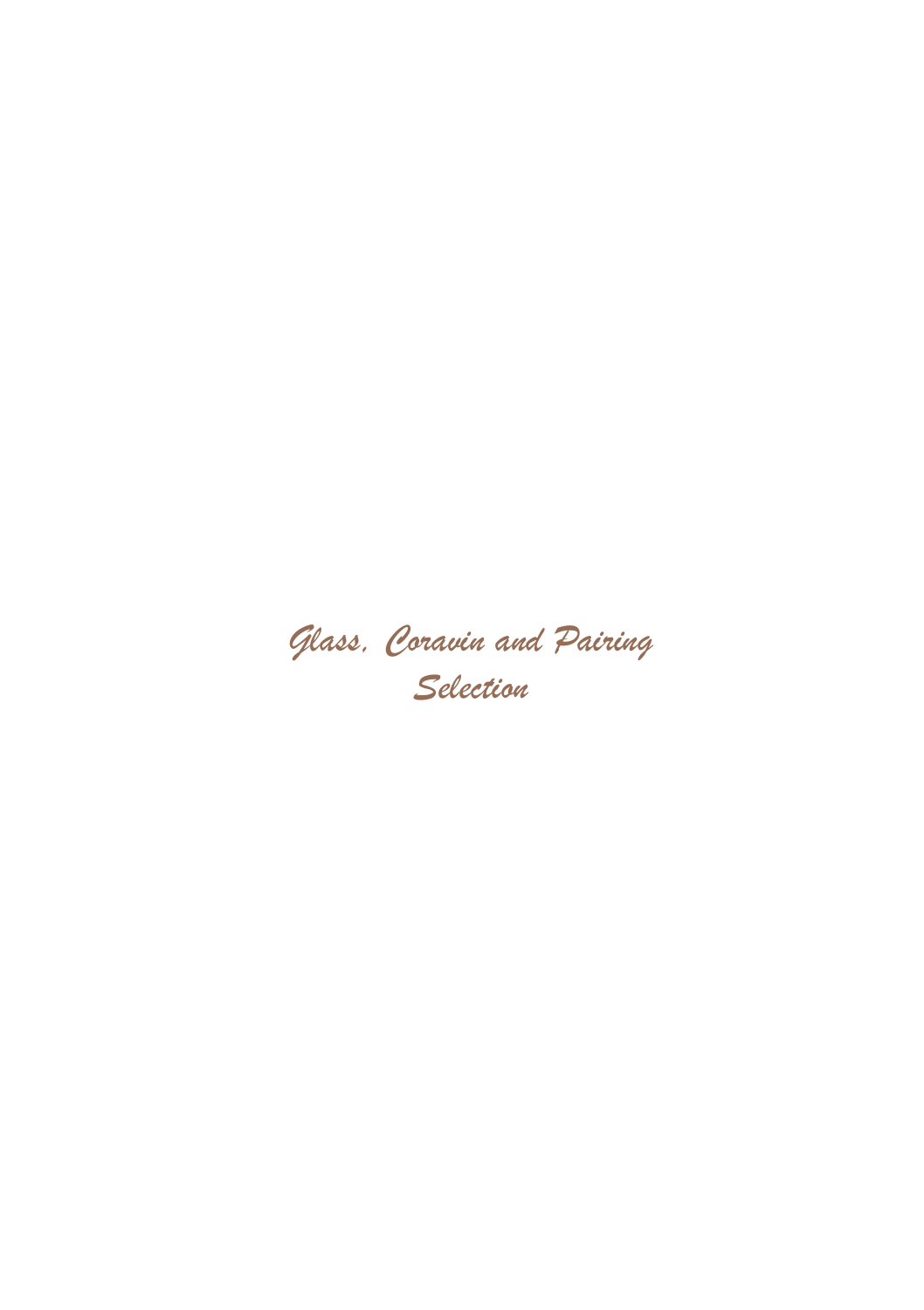| Vintage   | <b>Champagne &amp; Sparkling</b>                                    | Price |
|-----------|---------------------------------------------------------------------|-------|
| <b>NV</b> | Langham Estate, Brut Rosé<br>Dorset, England                        | 16    |
| <b>NV</b> | 1er Cru, "Cuvée Éclat" - Brut<br>Francis Cossy, Champagne, France   | 19    |
| 2016      | "Les Couarres" - Extra-Brut<br>Chartogne Taillet, Champagne, France | 28    |

| Vintage | <b>White</b>                                                                               |           | Price           |
|---------|--------------------------------------------------------------------------------------------|-----------|-----------------|
| 2019    | Rías Baixas DO, "Barbuntin" Albarino<br>Quinta de Couselo Galicia, Spain                   |           | 7.5             |
| 2017    | Sauvignon Blanc, "In Sollidum"<br>Domaine de Bellevue, Loire, France                       |           | 10              |
| 2020    | Riesling<br>Weingut Wittmann, Rheinhessen, Germany                                         |           | 11              |
| 2018    | "Vigna Lapillo",<br>Lacryma Christi Bianco, Sorrentino, Campania, Italy                    |           | 12 <sup>°</sup> |
| 2019    | Chablis<br>Domaine Moreau-Naudet, Yonne, Burgundy, France                                  |           | 14              |
| 2014    | Gruener Veltliner, Losling<br>Weingut Clemens Strobl, Wagram, Austria                      | (Coravin) | 24              |
| 2019    | Meursault 1er Cru "Caillerets"<br>Domaine F. & L. Pillot, Côte de Beaune, Burgundy, France | (Coravin) | 30              |
| 2020    | Chardonnay<br>Hudson, Los Carneros, Napa Valley, USA                                       | (Coravin) | 35              |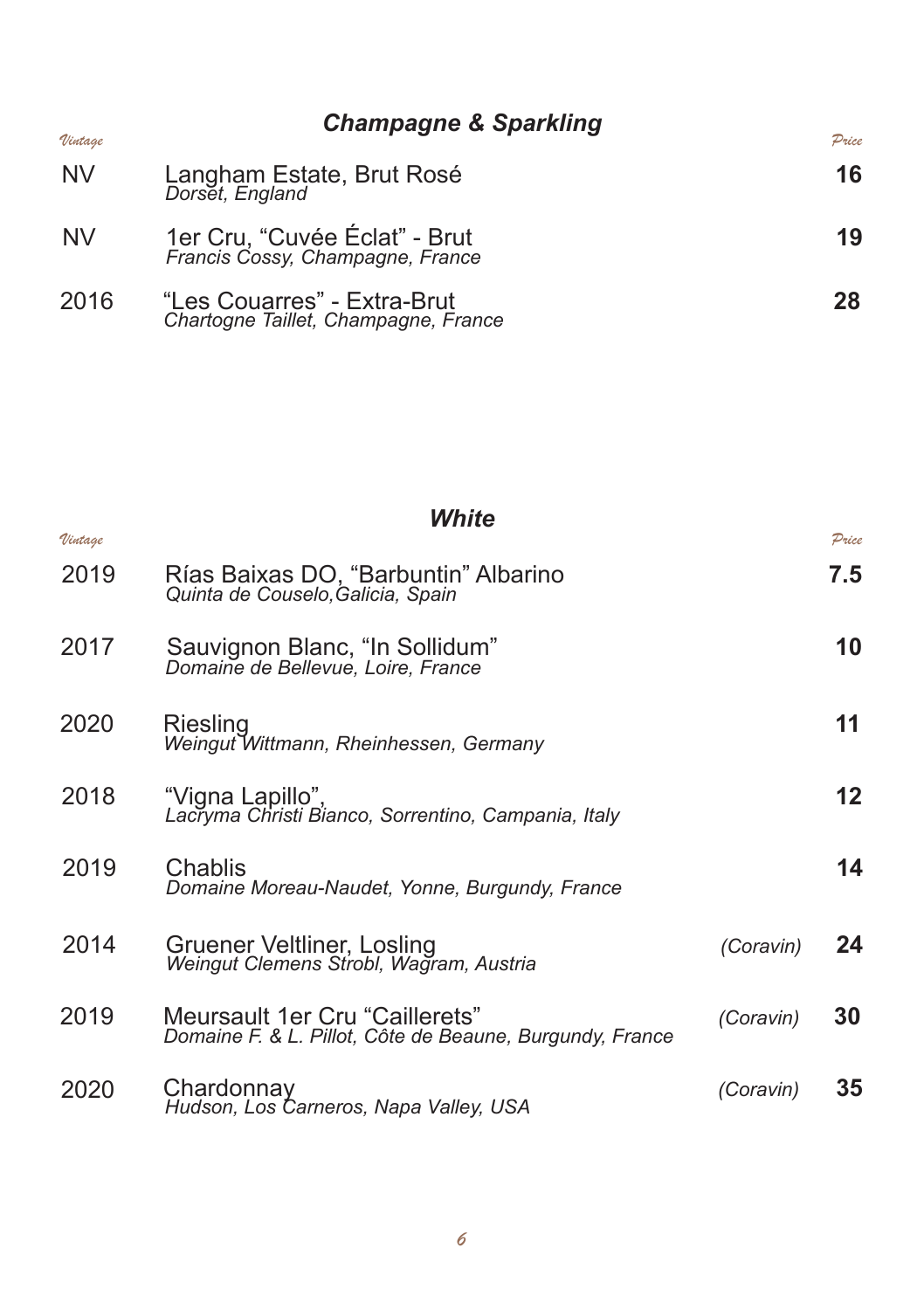| Vintage | <b>Sake</b>                                                              | Price |
|---------|--------------------------------------------------------------------------|-------|
| NV.     | Nigori Junmai Daiginjo<br>Keigetsu, Kōchi Prefecture, Japan - NV         | 11    |
| NV.     | "Gin-No-Yume", Junmai Daiginjo<br>Keigetsu, Kōchi Prefecture, Japan - NV | 12    |

| Vintage | Red                                                                              |           | Price |
|---------|----------------------------------------------------------------------------------|-----------|-------|
| 2015    | Château Lamarche-Canon<br>Cânon-Fronsac, Bordeaux France                         |           | 8     |
| 2017    | <b>Blauer Spaetburgunder</b><br>Weingut Ziereisen, Baden, Germany                |           | 11    |
| 2019    | IGT Costa Toscana, "Kepos"<br>Ampeleia, Tuscany, Italy                           |           | 12.5  |
| 2018    | Deutsch Schuetzen<br>Wachter Wielser, Eisenberg, Suedburgenland, Austria         |           | 13    |
| 2020    | Ribera del Duero DO, "PSI"<br>Dominio de Pingus, Castilla y León, Spain          |           | 15    |
| 2015    | "En Champs" Gevrey Chambertin<br>Marchand-Tawse, Côte de Nuits, Burgundy, France | (Coravin) | 32    |
| 2013    | Barbaresco DOCG, "Gallina"<br>Piero Busso, Piedmont, Italy                       | (Coravin) | 34    |
| 2017    | Syrah<br>Lillian, Central Coast, California, USA                                 | (Coravin) | 40    |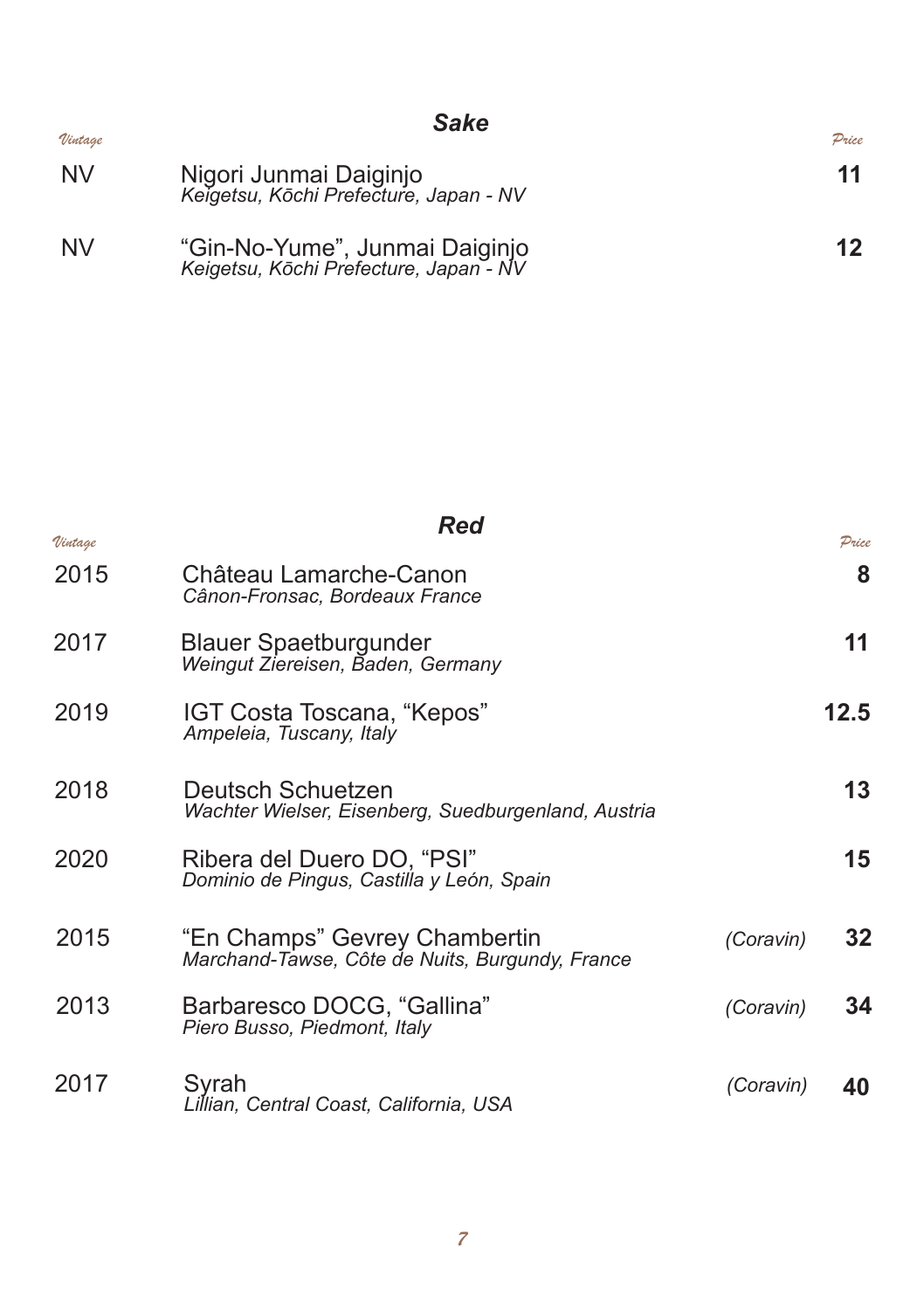| Vintage   | Rosé & Orange                                                                      | Price |
|-----------|------------------------------------------------------------------------------------|-------|
| 2020      | Touraine, "Les Cabotines"<br>Domaine Joël Delaunay, Loire, France                  | 6     |
| 2016      | Libre, Maceration<br>UGO, Domaine Guiradel, Jurancon, France                       | 22    |
| Vintage   | <b>Sweet</b>                                                                       | Price |
| 2017      | Recioto Della Valpolicella DOCG, "Tesauro"<br>Cantina Valpantena, Veneto, Italy    | 11    |
| 2018      | Jurançon, "Clos Thou"<br>Henri Lapouble-Laplace, South-West, France                | 14    |
| 2013      | Château Coutet, 1er Cru Classé<br>Barsac, Bordeaux, France                         | 15    |
| 2011      | Tokaji Aszú 5 Puttonyos<br>Disznókő Winery, Tokaj, Hungary                         | 18    |
| 2003      | Norheimer Dellchen, Riesling Auslese<br>Doennhoff, Nahe, Germany                   | 20    |
|           |                                                                                    |       |
| Vintage   | <b>Fortified</b>                                                                   | Price |
| <b>NV</b> | Manzanilla de Sanlúcar, "Papirusa"<br>Bodega Lustau, Andalucia, Spain              | 6     |
| <b>NV</b> | Oloroso, "La Cigarrera"<br>Bodega La Cigarrera, Andalucia, Spain                   | 10    |
| <b>NV</b> | Jerez-Xérès-Sherry DO, "Apostoles" VORS<br>Bodega Gonzalez Byass, Andalucia, Spain | 16    |
| 1992      | Madeira, Malvasia<br>Pereira d'Oliveira, Madeira, Portugal                         | 30    |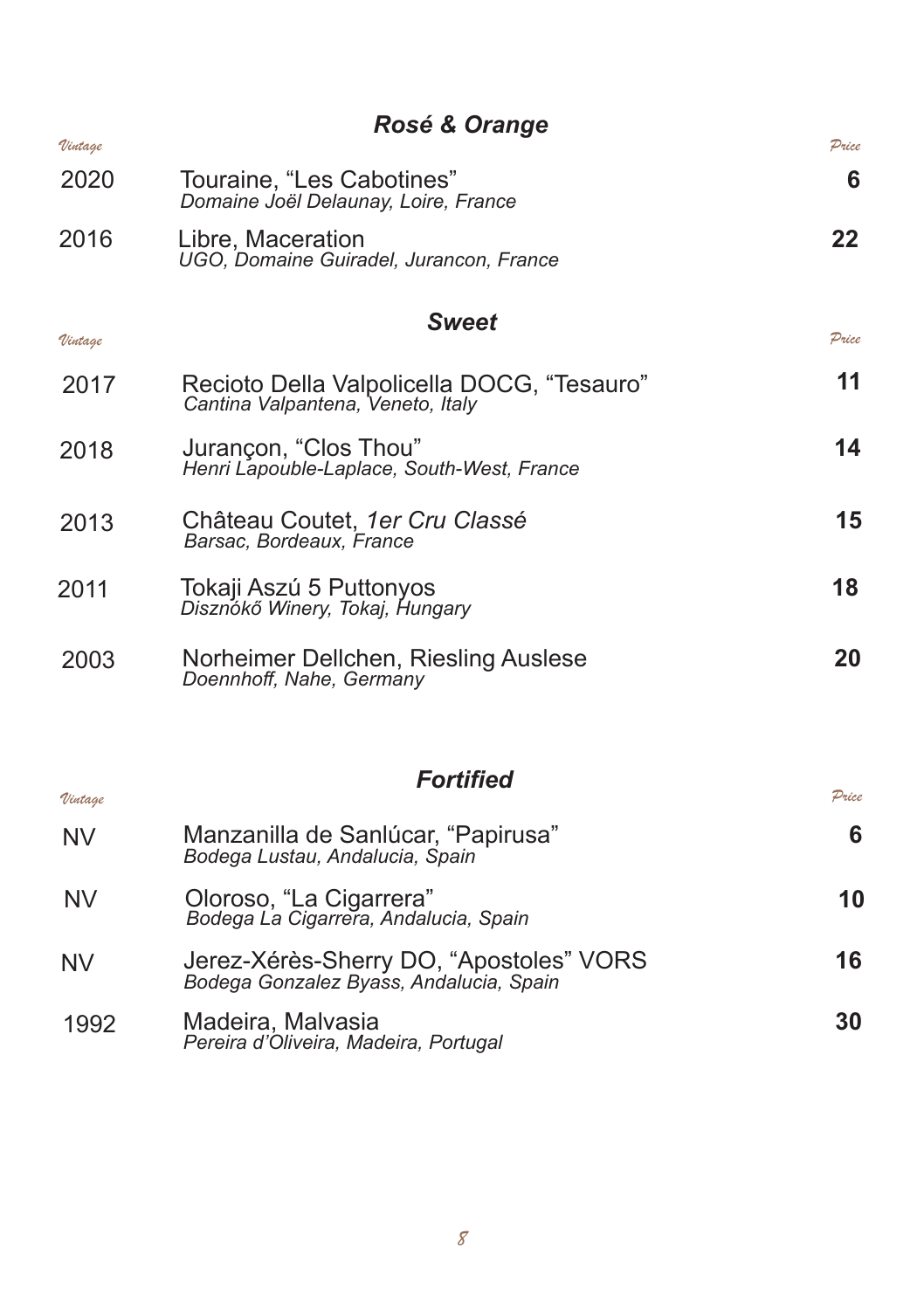## *Discovery Wine Pairing - £85*

*2019, Grüner Veltliner, Spitzer Graben, Muthenthaler, Wachau, Austria 2021, Gratitud, Cosmic, Catalunya, Spain 2017, Spaetburgunder, \* Holger Koch, Baden, Germany 2020, Mullineux, Old Vines White, Swartland, South Africa 2018, Rosso di Montalcino, Fonterenza, Tuscany, Italy 2020, "Récolte Cécile", Philippe Balivet, Bugey Cerdon, Savoie, France*

## *Discovered Wine Pairing - £190*

*2017, Himmelspfad, Silvaner, GG, Weingut Rudolf May, Framkem, Germany* 

*2018, Silex, Domaine Didier Dagueneau, Loire Valley, France*

*2019, Felsen II, Christian Tschida, Neusiedlersee. Austria*

*2019, Chardonnay, PlumpJack, Napa Valley, USA* 

*1996, Léoville Barton, 2ème Cru Classé. Saint Julien, Bordeaux, France*

*2010, Chateau Lafaurie-Peyraguey, 1er Cru Classé, Sauternes, France*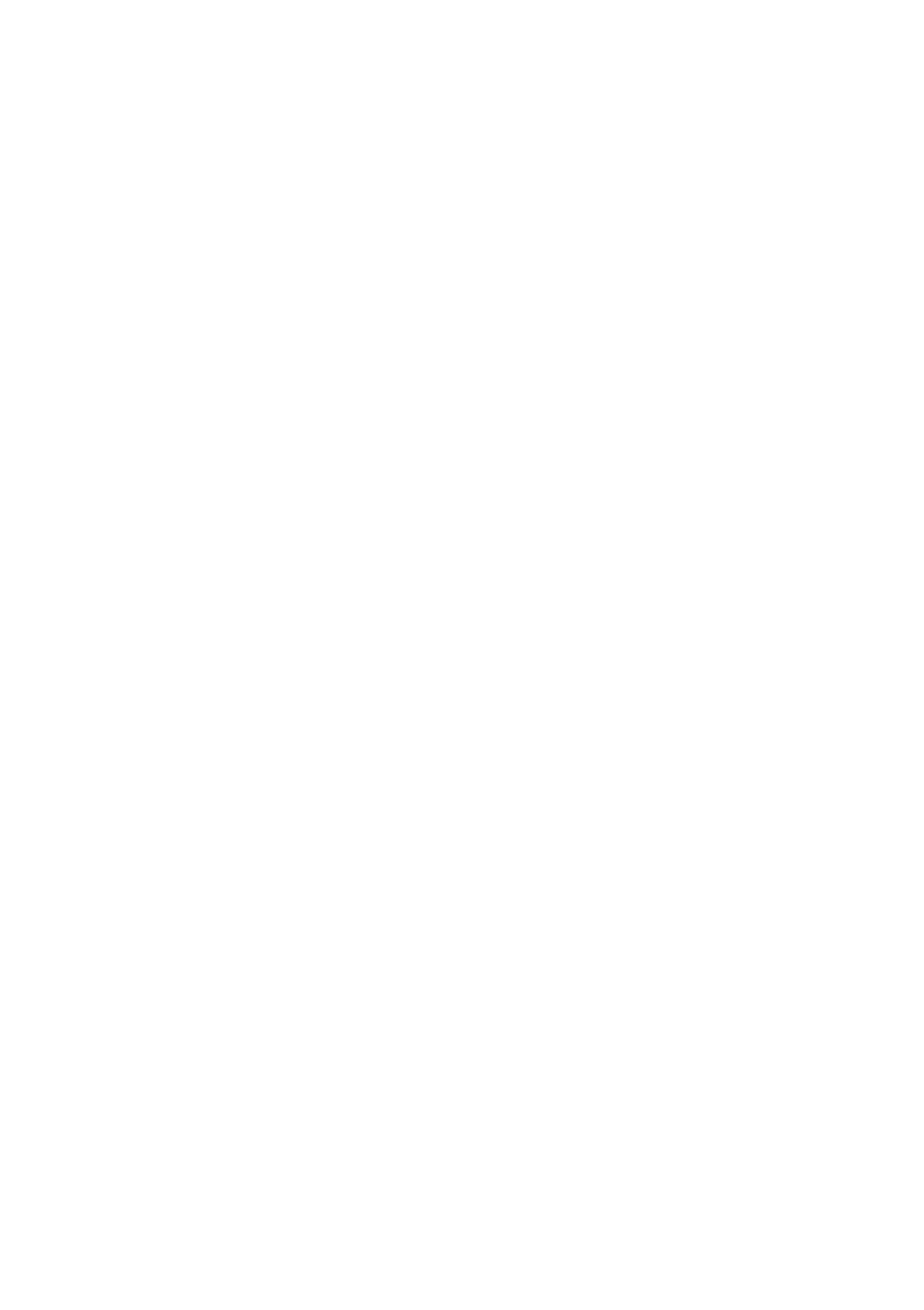*Champagne & Sparkling*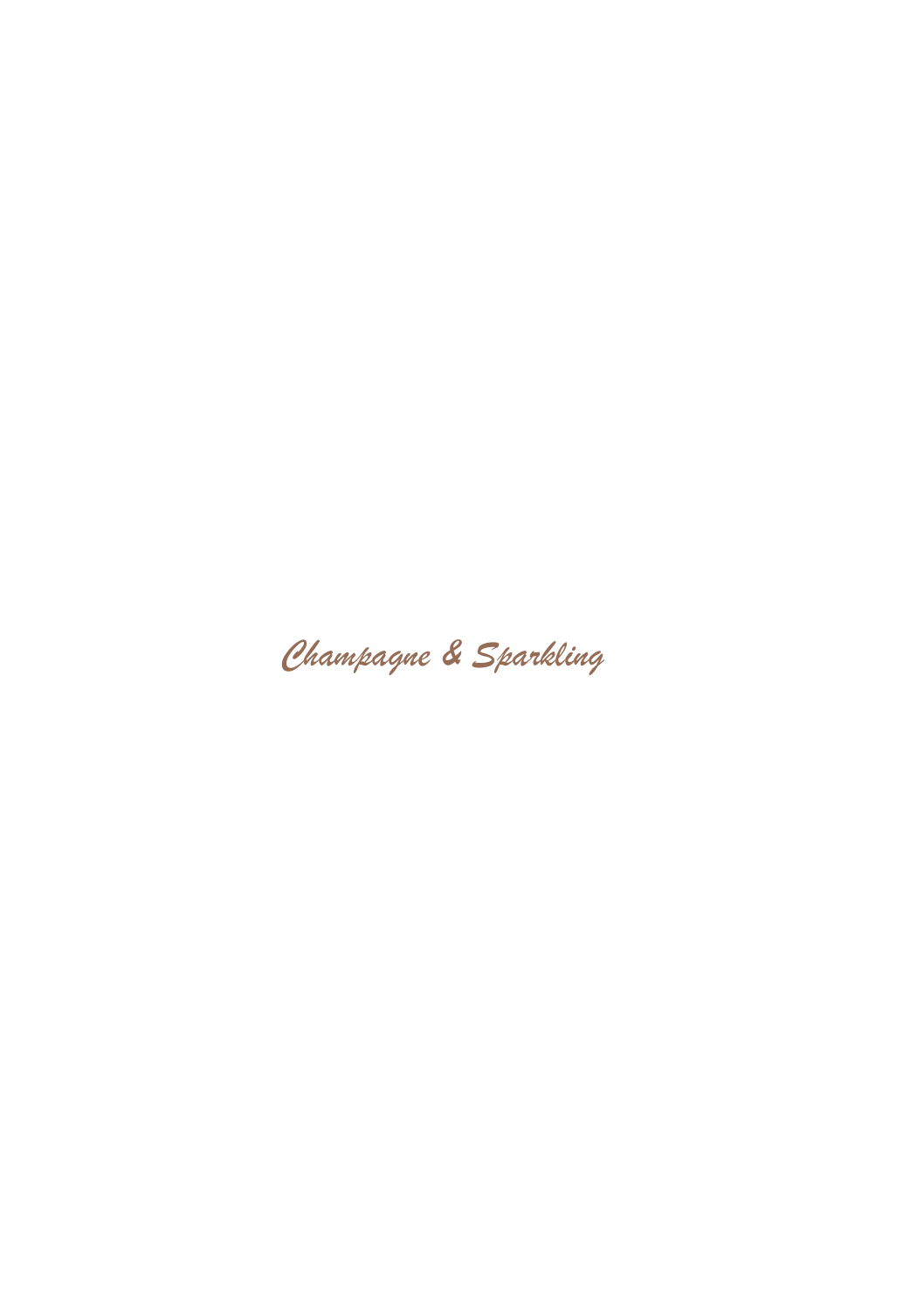| <b>NV</b> | "Réserve" - Brut<br>Bérêche et Fils, Champagne, France                         | 100 |
|-----------|--------------------------------------------------------------------------------|-----|
| NV.       | 1er Cru, "Cuvée Éclat" - Brut<br>Francis Cossy, Champagne, France              | 110 |
| <b>NV</b> | <b>Blanc de Noirs - Brut</b><br>J. P Secondé, Champagne, France                | 115 |
| <b>NV</b> | "Les Vignes de Montgueux" - Extra-Brut<br>Jacques Lassaigne, Champagne, France | 130 |
| <b>NV</b> | 1er Cru "Les Prés Dieu" - Extra-Brut<br>Guillaume Sergent, Champagne, France   | 140 |
| NV.       | Tryptique - Brut Nature<br>Timothée Stroebel, Champagne, France                | 165 |
| 2016      | "Les Couarres" - Extra-Brut<br>Chartogne Taillet, Champagne, France            | 170 |
| 2015      | "Minéral", Grand Cru - Extra-Brut<br>Agrapart & Fils, Champagne, France        | 220 |
| 2013      | "La Cocluette", Grand Cru - Extra-Brut<br>Aurélien Suenen, Champagne, France   | 245 |
| 2015      | "Ambonnay" Grand Cru - Extra Brut<br>Bérêche et Fils, Champagne, France        | 300 |
| 1996      | Extra Cuvee De Reserve - Brut<br>Paul Roger, Champagne, France                 | 330 |
| 1999      | Blanc de Blanc "Le Mesnil" - Brut<br>Salon, Champagne, France                  | 790 |

*Champagne*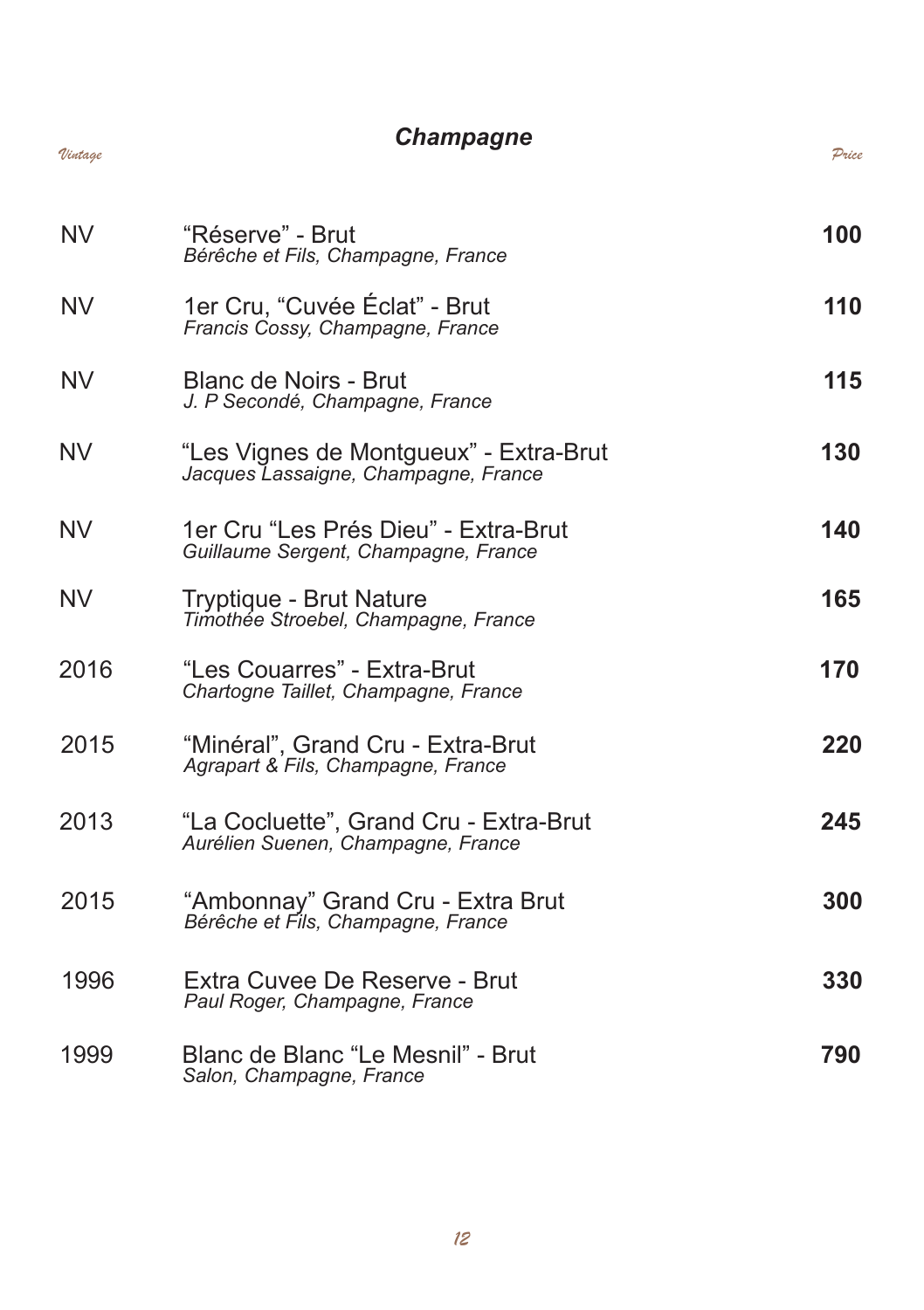| Vintage | <b>Champagne Rosé</b>                                                                | Price |
|---------|--------------------------------------------------------------------------------------|-------|
| NV.     | Rosé de Meunier - Extra-Brut<br>Laherte Frères, Champagne, France                    | 120   |
| Vintage | <b>Sparkling</b>                                                                     | Price |
| NV.     | Prosecco Valdobbiane Superiore DOCG - Brut<br>Borgoluce, Veneto, Italy               | 48    |
| NV.     | Bugey Montagnieu, "Méthode Traditionnelle" - Brut<br>Franck Peillot, Savoie, France  | 50    |
| 2017    | Crémant de Limoux, "Monsieur S" - Brut<br>Etienne Fort, Languedoc-Roussillon, France | 55    |
| 1992    | Riesling (Disgorged 2016) - Brut-Nature<br>Weingut Pèter Lauer, Mosel, Germany       | 115   |

| Vintage   | <b>Sparkling Rosé</b>                                                                      | Price |
|-----------|--------------------------------------------------------------------------------------------|-------|
| <b>NV</b> | Rosé - Brut<br>Langham Wine Estate, Dorset, England                                        | 80    |
| 2016      | Rosé, Spumante Metodo Classico - Dosagio Zero<br>Azienda Agricola Divella, Lombardy, Italy | 115   |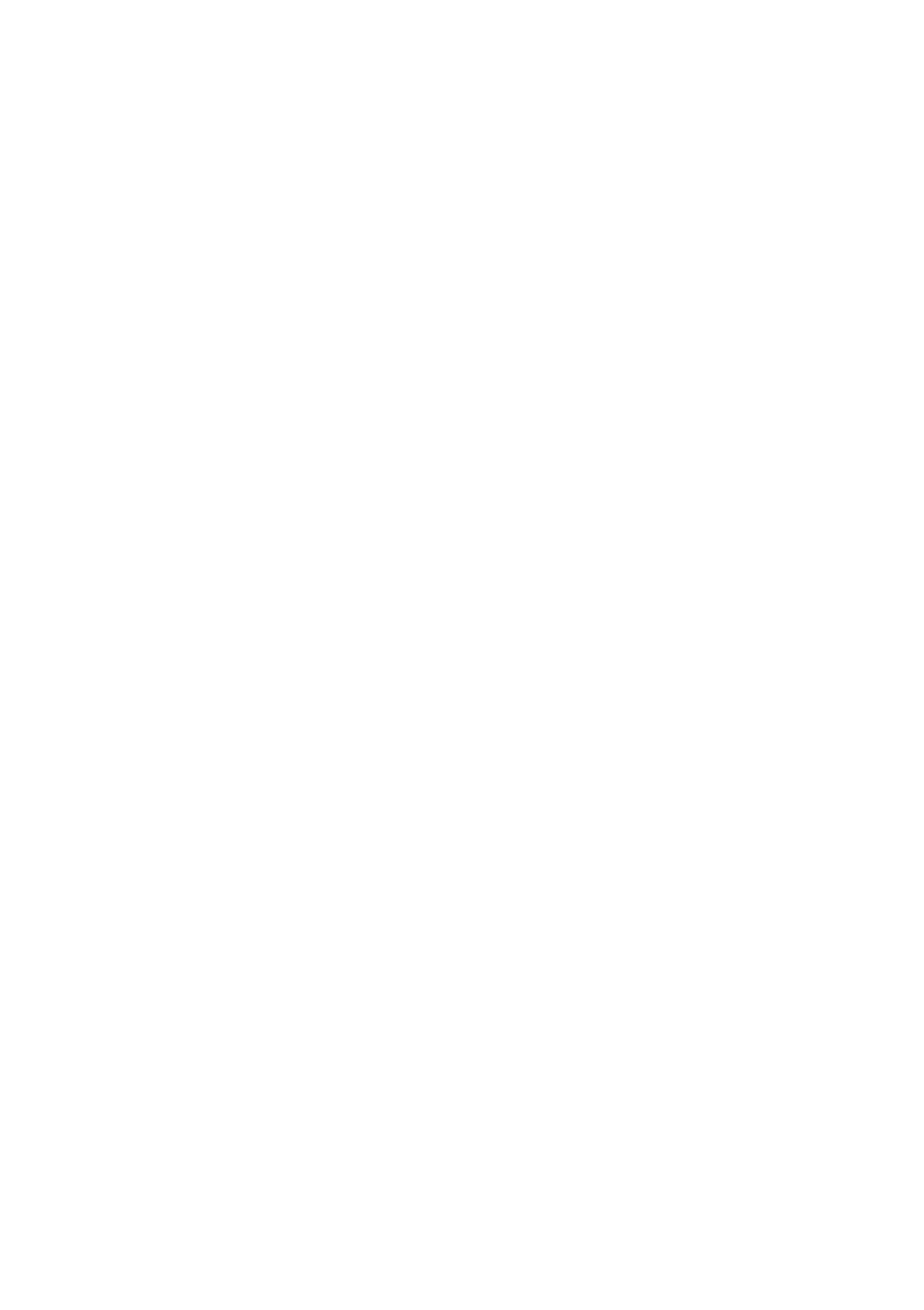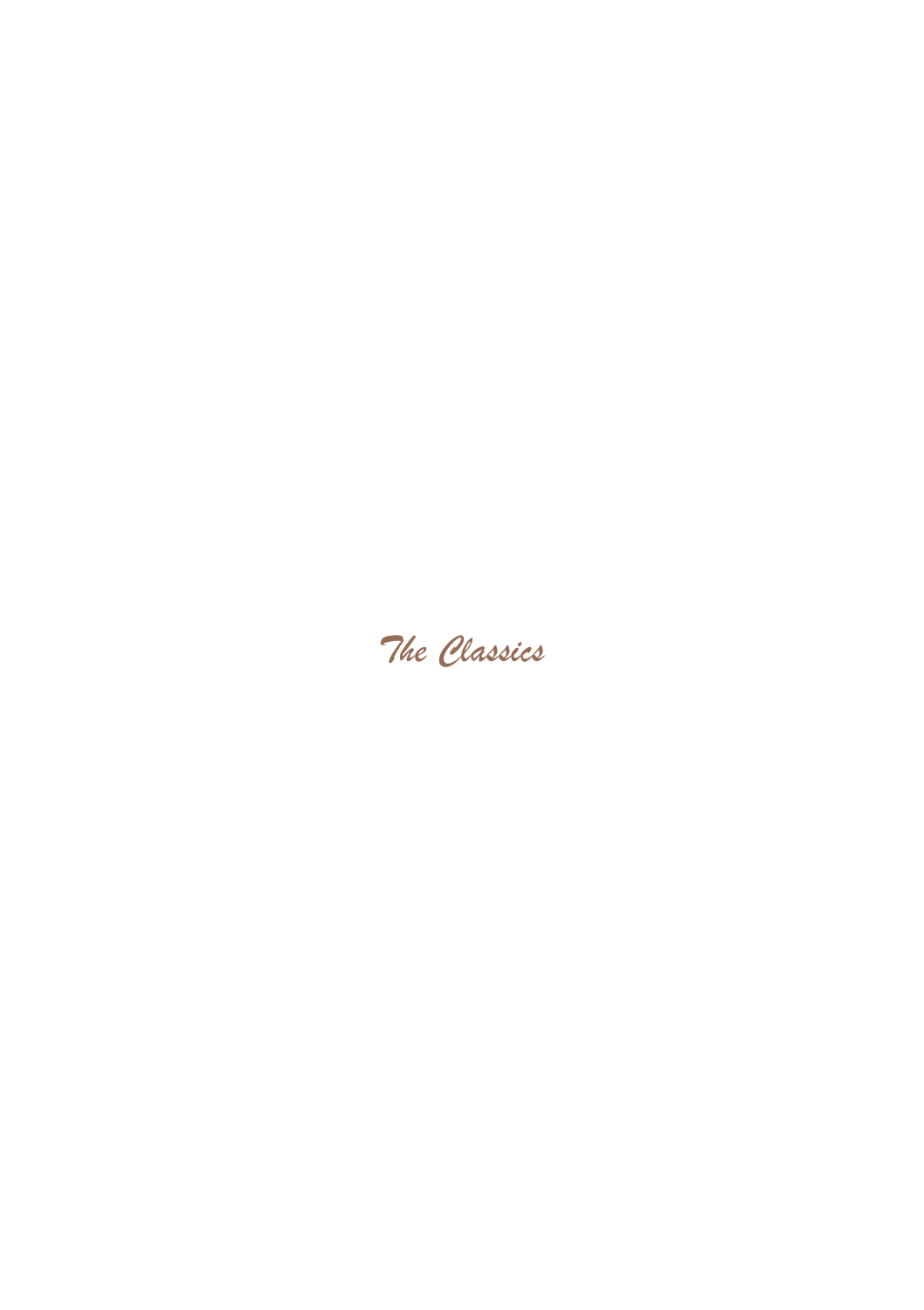| Vintage | <b>White</b>                                                                                               | Price |
|---------|------------------------------------------------------------------------------------------------------------|-------|
| 2019    | Rías Baixas DO, "Barbuntin" Albarino<br>Quinta de Couselo, Galicia, Spain                                  | 39    |
| 2018    | Mâcon-Villages "Mémoire du Terroir"<br>Domaine Joseph Burrier, Burgundy, France                            | 45    |
| 2016    | VDP Ortswein, "Qarzit" Riesling Trocken<br>Weingut Peter Jakob Künh, Rheingau, Germany                     | 62    |
| 2019    | Buteo, Grüner Veltliner<br>Weingut Michael Gindl, Weinviertel, Austria                                     | 65    |
| 2019    | Chablis<br>Domaine Moreau-Naudet, Yonne, Burgundy, France                                                  | 68    |
| 2020    | Sancerre Blanc, "Terre de Saint Louis"<br>Pascal & Nicolas Reverdy, Loire Valley, France                   | 70    |
| 2017    | <b>Wild Sauvignon</b><br>Greywacke, Marlborough, New Zealand                                               | 75    |
| 2019    | Chardonnay, Vom Opok<br>Alice and Rolland Tauss, Steirerland, Austria                                      | 78    |
| 2018    | Granite, Riesling<br>Marc Tempe, Alsace, France                                                            | 80    |
| 2018    | Vouvray Sec<br>Le Clos de la Maslerie, Vouvray, Loire Valley, France                                       | 88    |
| 2017    | Chablis 1er Cru, 'Vau de Vey'<br>Domaine des Hates, Burgundy, France                                       | 105   |
| 2020    | Pouilly Fuissé "Terroir de Pouilly"<br>Christophe Cordier, Mâconnais, Burgundy, France                     | 105   |
| 2020    | Viognier<br>Alban Vineyard, Central Coast, California, USA                                                 | 110   |
| 2017    | Beaune, 1er Cru, "Clos des Champs Pimont"<br>Domaine, Rappet Père & Fils, Côte de Beaune, Burgundy, France | 130   |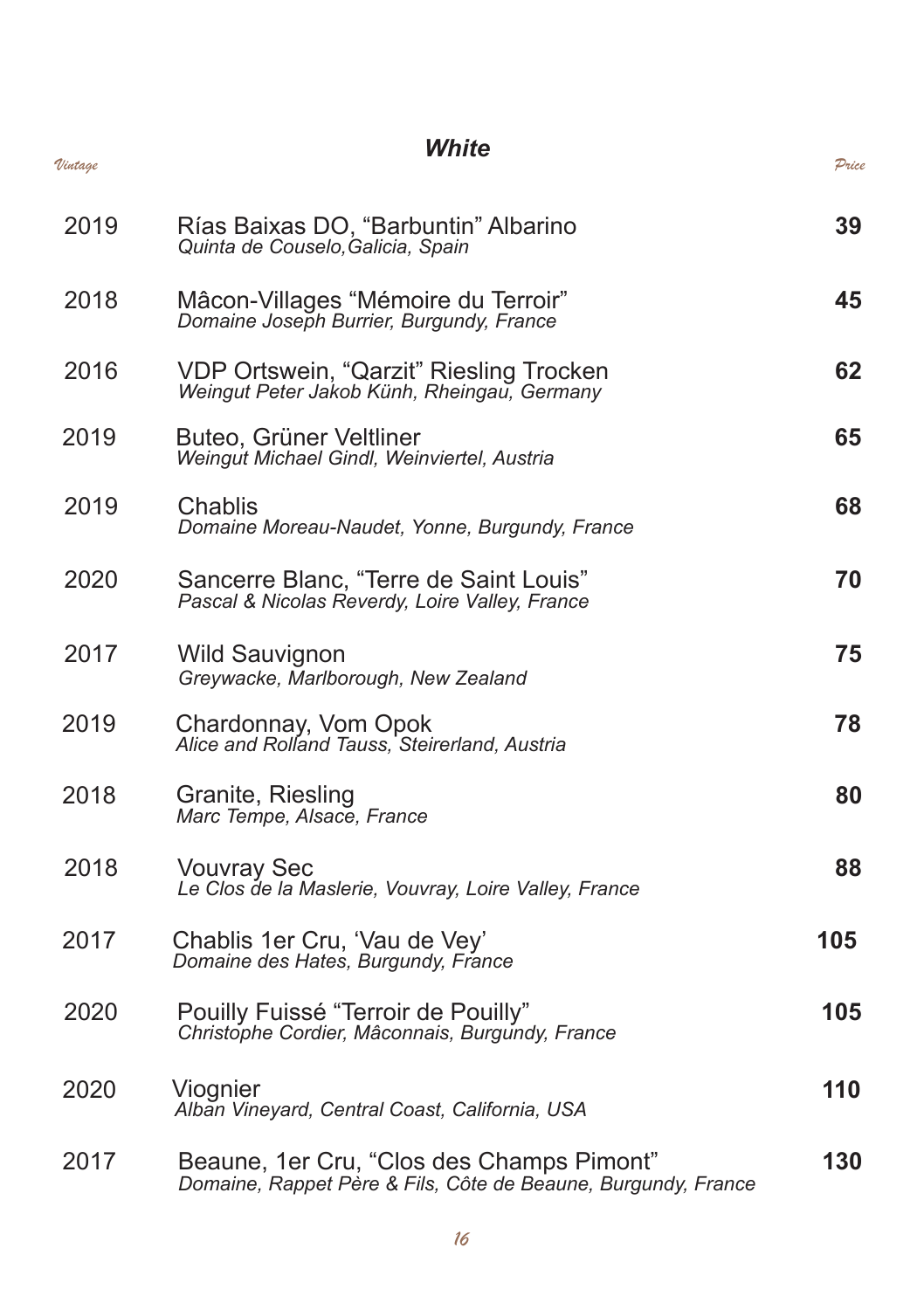| 2019 | Saint Aubin, 1er Cru, Charmois<br>Domaine Bruno Colin, Côte de Beaune, Burgundy, France            | 150 |
|------|----------------------------------------------------------------------------------------------------|-----|
| 2018 | Chardonnay<br>Schug, Carneros Estate, Napa Valley, USA                                             | 160 |
| 2016 | Chassagne-Montrachet, 1er Cru "Morgeot"<br>Domaine Vincent Morey, Côte de Beaune, Burgundy, France | 170 |
| 2019 | Meursault 1er Cru "Caillerets"<br>Domaine F. & L. Pillot, Côte de Beaune, Burgundy, France         | 175 |
| 2013 | Grüner Veltliner, Smaragd<br>Emmerich Knoll, Wachau, Austria                                       | 190 |
| 2018 | Puligny-Montrachet 1er Cru, 'Champ Gain'<br>Pernot Belicard, Burgundy, France                      | 210 |
| 2014 | Riesling, Jesuitengarten, Grosses Gewaechs<br>Georg Mosbacher, Forst, Pfalz, Germany               | 300 |
| 2017 | Saumur Blanc, Brézé<br>Domaine Guiberteau, Loire Valley, France                                    | 350 |
| 2011 | Saumur Champigny Blanc, Brézé<br>Clos Rougeard, Loire Valley, France                               | 700 |
|      |                                                                                                    |     |

| 2020 | Touraine, "Les Cabotines"            | 36 |
|------|--------------------------------------|----|
|      | Domaine Joël Delaunay, Loire, France |    |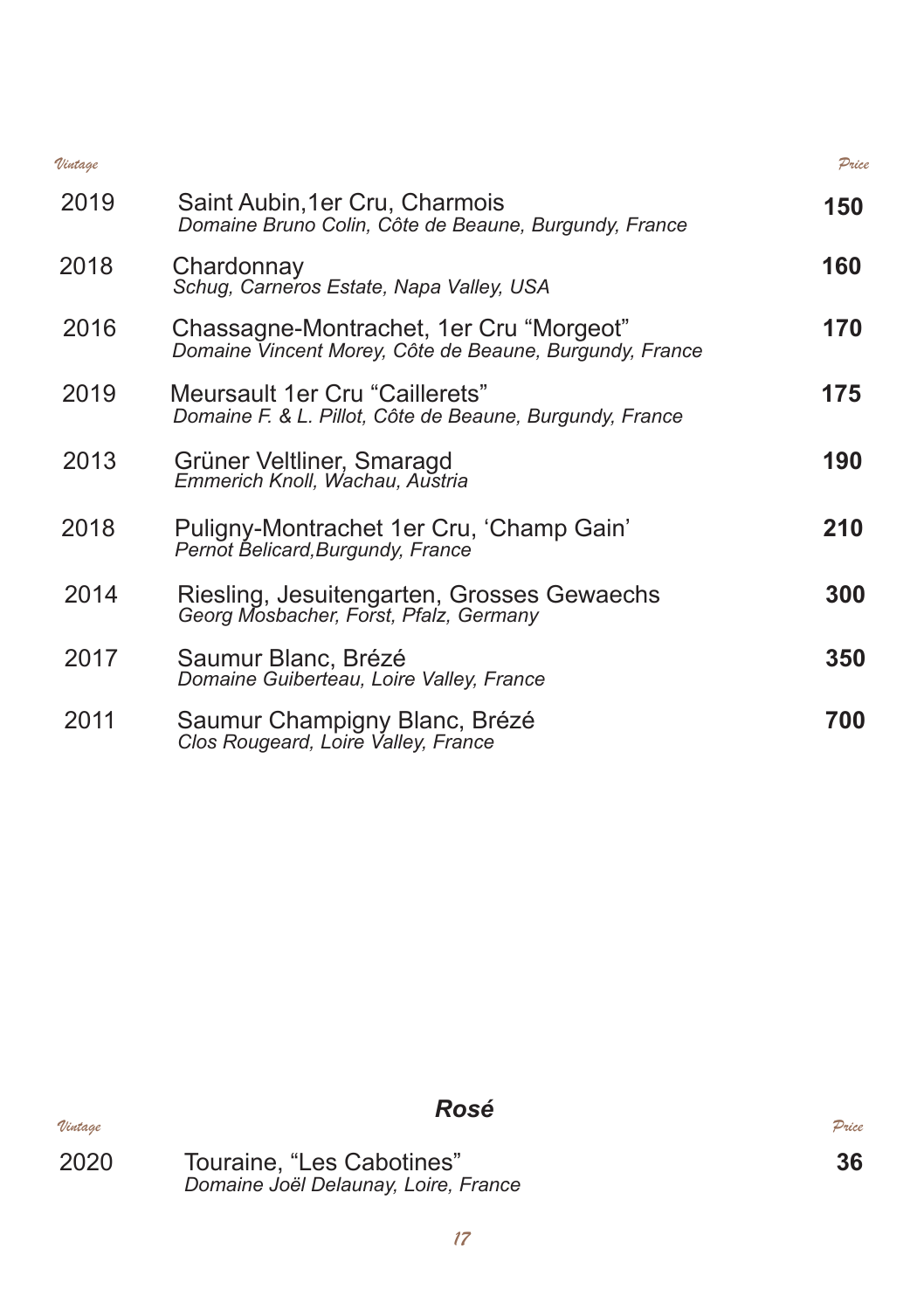| Vintage | Red                                                                                                | Price |
|---------|----------------------------------------------------------------------------------------------------|-------|
| 2015    | Château Lamarche-Canon<br>Cânon-Fronsac, Bordeaux France                                           | 45    |
| 2018    | Dolcetto. D'Alba, Vigna del Mandorlo<br>Elvio Cogno, Piedmont, Italy                               | 55    |
| 2017    | Chianti Classico DOCG<br>Rocca di Montegrossi, Tuscany, Italy                                      | 65    |
| 2017    | Saint Joseph<br>Pierre Gaillard, Northern Rhône, France                                            | 70    |
| 2017    | "Lower East" Syrah<br>Gramercy Cellars, Washington, USA                                            | 80    |
| 2015    | Morgon, Côte du Py, "Cuvée Julia"<br>Anthony Thévenet, Beaujolais, France                          | 90    |
| 2017    | "North Valley" Pinot Noir<br>Soter Winery, Willamette Valley, Oregon, USA                          | 95    |
| 2016    | Côte-Rôtie, "Les Triotes"<br>Domaine Garon, Northern Rhône, France                                 | 120   |
| 2017    | Saumur Rouge, "Les Chapaudaises"<br>Domaine Guiberteau, Saumur, Loire Valley, France               | 130   |
| 2015    | Chambolle-Musigny, "Vieilles Vignes"<br>Frédéric Magnien, Côte de Nuits, Burgundy, France          | 155   |
| 2018    | "Phoenix", Carbernet Franc<br>Hudson Ranch. Los Carneros, Nappa Valley, USA                        | 165   |
| 2014    | Gevrey Chambertin, "Mes Favorites"<br>Domaine Alain Burguet, Côte de Nuits, Burgundy, France       | 170   |
| 2017    | Nuits-St-Georges, "La Charmotte"<br>Domaine Thibault Liger-Belair, Côte de Nuits, Burgundy, France | 180   |
| 2018    | Syrah, Mountain Vineyards<br>Pride, Sonoma County, California, USA                                 | 195   |
| 2014    | Hermitage<br>Bernard Faurie, Northern Rhone, France                                                | 210   |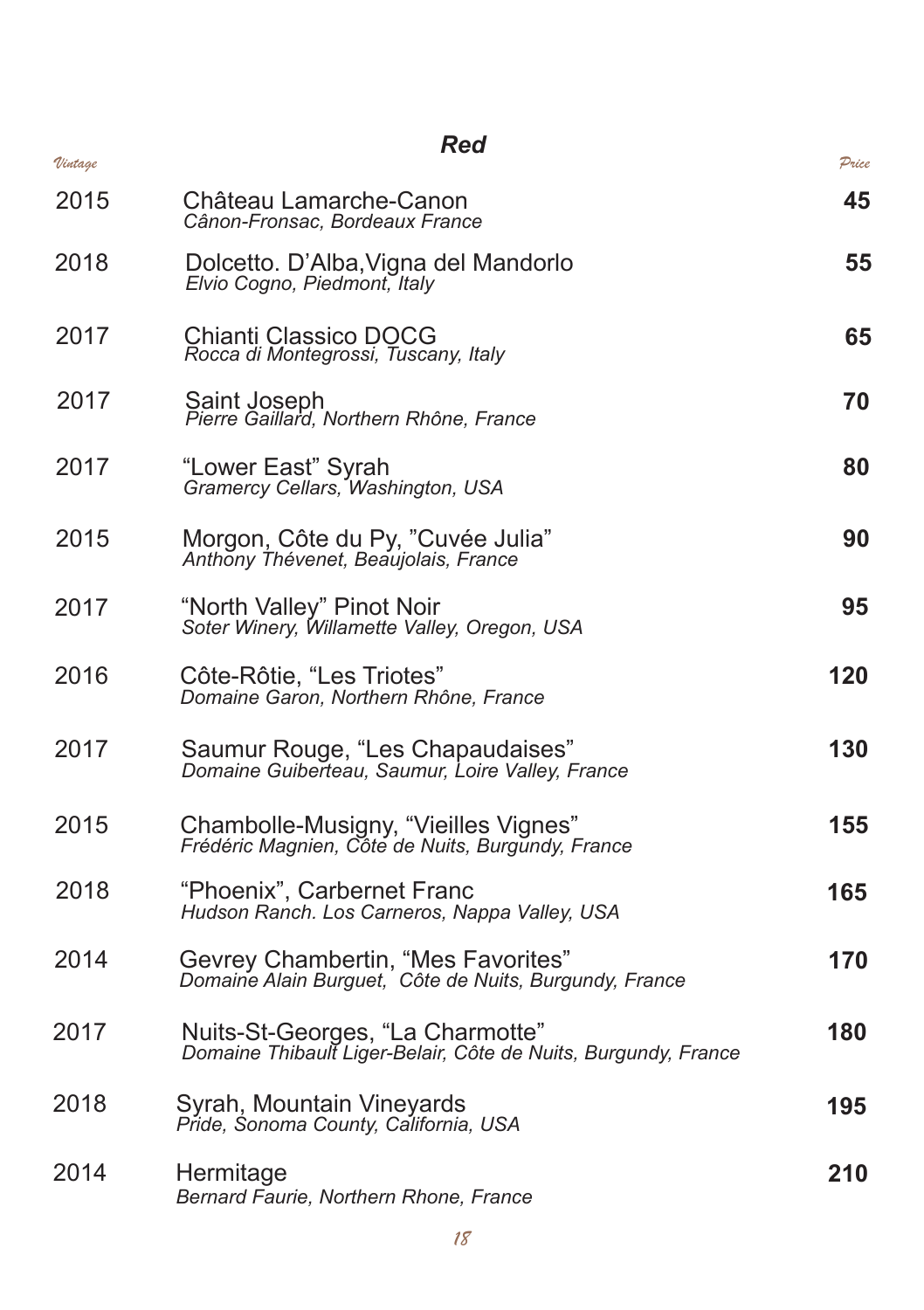| 2019 | "Sonoma Coast", Pinot Noir<br>Kistler, Sonoma, California, USA                            | 225 |
|------|-------------------------------------------------------------------------------------------|-----|
| 2011 | Pommard, 1er Cru, "Pézerolles"<br>Domaine de Montille, Côte de Beaune, Burgundy, France   | 250 |
| 2008 | Château Lascombes, 2ème Cru Classé<br>Margaux, Bordeaux, France                           | 280 |
| 2015 | Brunello di Montaclcino, "Podernovi"<br>San Polo. Tuscany, Italy                          | 300 |
| 2012 | Volnay Freimet, 1er Cru<br>Domaine Marquis d'Angerville, Côte de Beaune, Burgundy, France | 310 |
| 2007 | Château Trotanoy<br>Pomerol, Bordeaux, France                                             | 320 |
| 2011 | Echézeaux, Grand Cru<br>Domaine J. Confuron-Coteidot, Côte de Nuits, Burgundy, France     | 340 |
| 2003 | Flor de Pingus<br>Dominio de Pingus, Riebera del Duoro, Spain                             | 350 |
| 2000 | Château Lagrange, 3ème Cru Classé<br>Saint Julien, Bordeaux, France                       | 360 |
| 1999 | Côte-Rôtie, "La Mordorée"<br>Michel Chapoutier, Nothern Rhône, France                     | 390 |
| 1990 | Barolo, Vigna Margheria<br>Massolino, Piedmont, Italy                                     | 490 |
| 2000 | Léoville Barton, 2ème Cru Classé<br>Saint Julien, Bordeaux, France                        | 530 |
| 2002 | Château Palmer, 3ème Cru Classé<br>Margaux, Bordeaux, France                              | 570 |
| 2008 | Château Mouton-Rothschild, 1er Cru Classé<br>Pauillac, Bordeaux, France                   | 860 |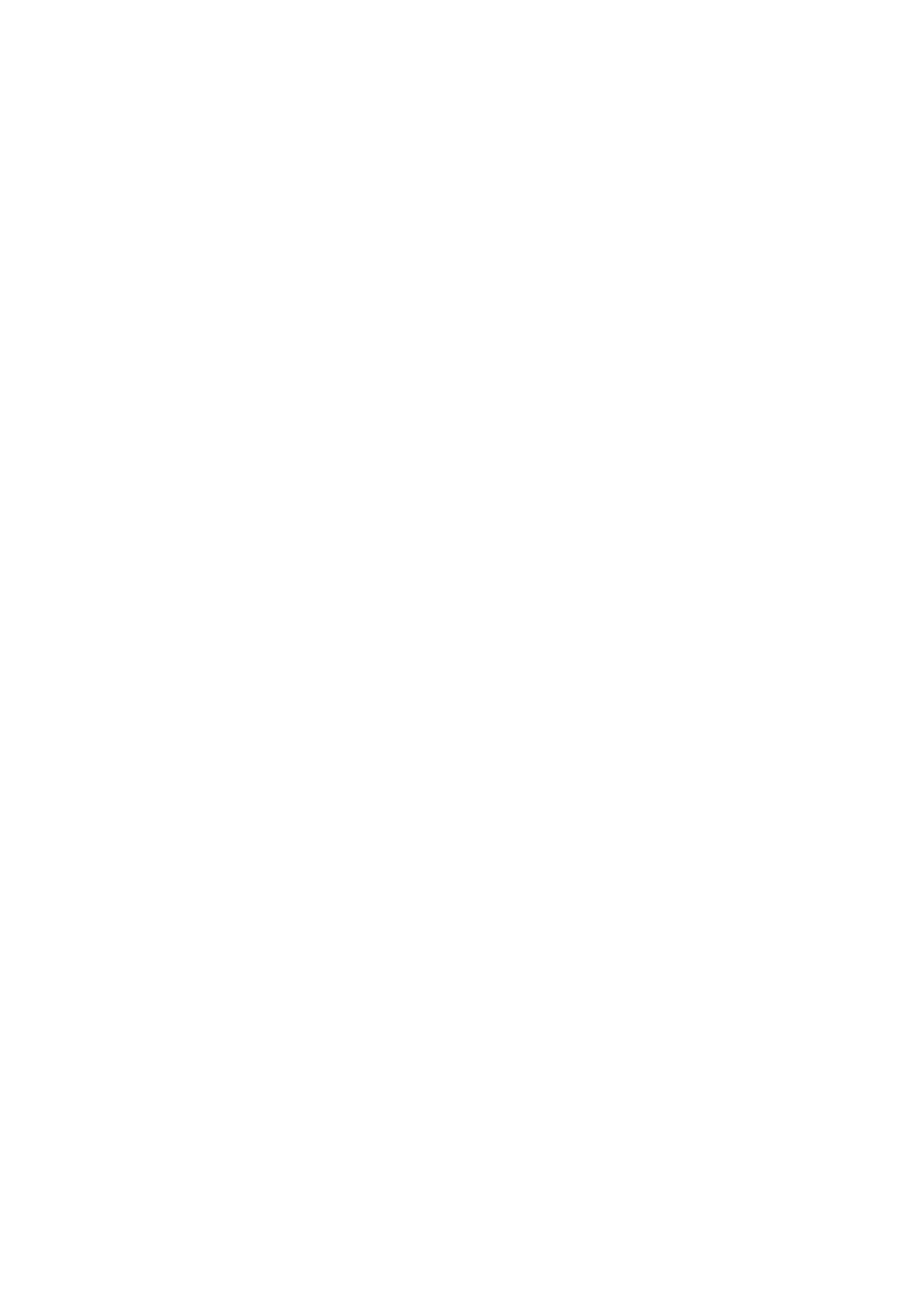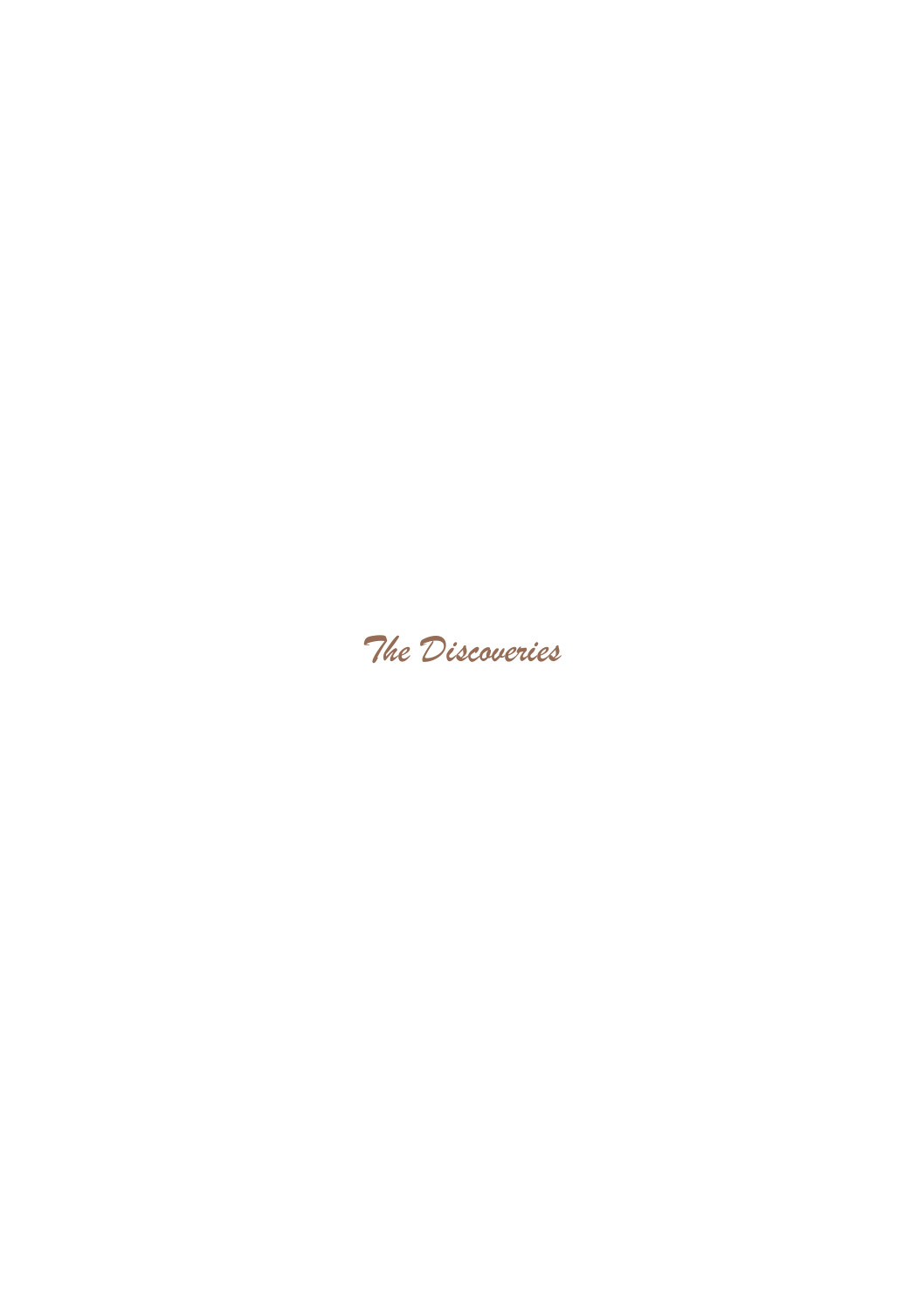*White*

| Vintage |                                                                                     | Price |
|---------|-------------------------------------------------------------------------------------|-------|
| 2017    | Ribeiro DO, "V"<br>Finca Viñoa, Galicia, Spain                                      | 50    |
| 2019    | Tokaji Dry<br>Disznókő Winery, Tokaj, Hungary                                       | 52    |
| 2017    | Côtes du Roussillon, "Les Glaciaires"<br>Domaine Gardies, Roussillon, France        | 54    |
| 2018    | "Eichbuck", Grauburgunder<br>Holger Koch, Baden, Germany                            | 55    |
| 2018    | "Granite", Sur Lie<br>Domaine de l'Ecu, Muscadet-Sèvre-et-mine, Loire, France       | 56    |
| 2018    | Rioja Blanco DOCa, "Las Tasugueras"<br>Bodegas Moraza, La Rioja, Spain              | 58    |
| 2018    | Chardonnay<br>Tokara Winery Stellenbosch, Western Cape, South Africa                | 60    |
| 2020    | "Rocking Horse", Cape White Blend<br>Thorne & Daughters, Western Cape, South Africa | 63    |
| 2018    | "Gimblett Gravels", Marsanne/Viognier<br>Trinity Hill, Hawkes Bay, New Zealand      | 68    |
| 2017    | Cullen Vineyard, Sauvignon Blanc-Semillon<br>Cullen, Margaret River, Australia      | 70    |
| 2018    | Vin De France, "Romorantin"<br>Domaine de Veilloux, Loire Valley, France            | 73    |
| 2020    | Argile Blanc<br>Domaine des Ardoisières, Savoie, France                             | 80    |
| 2016    | VDF Vermentino "Deci Dela"<br>Athénaïs de Béru, Yonne, Burgundy, France             | 90    |
|         |                                                                                     |       |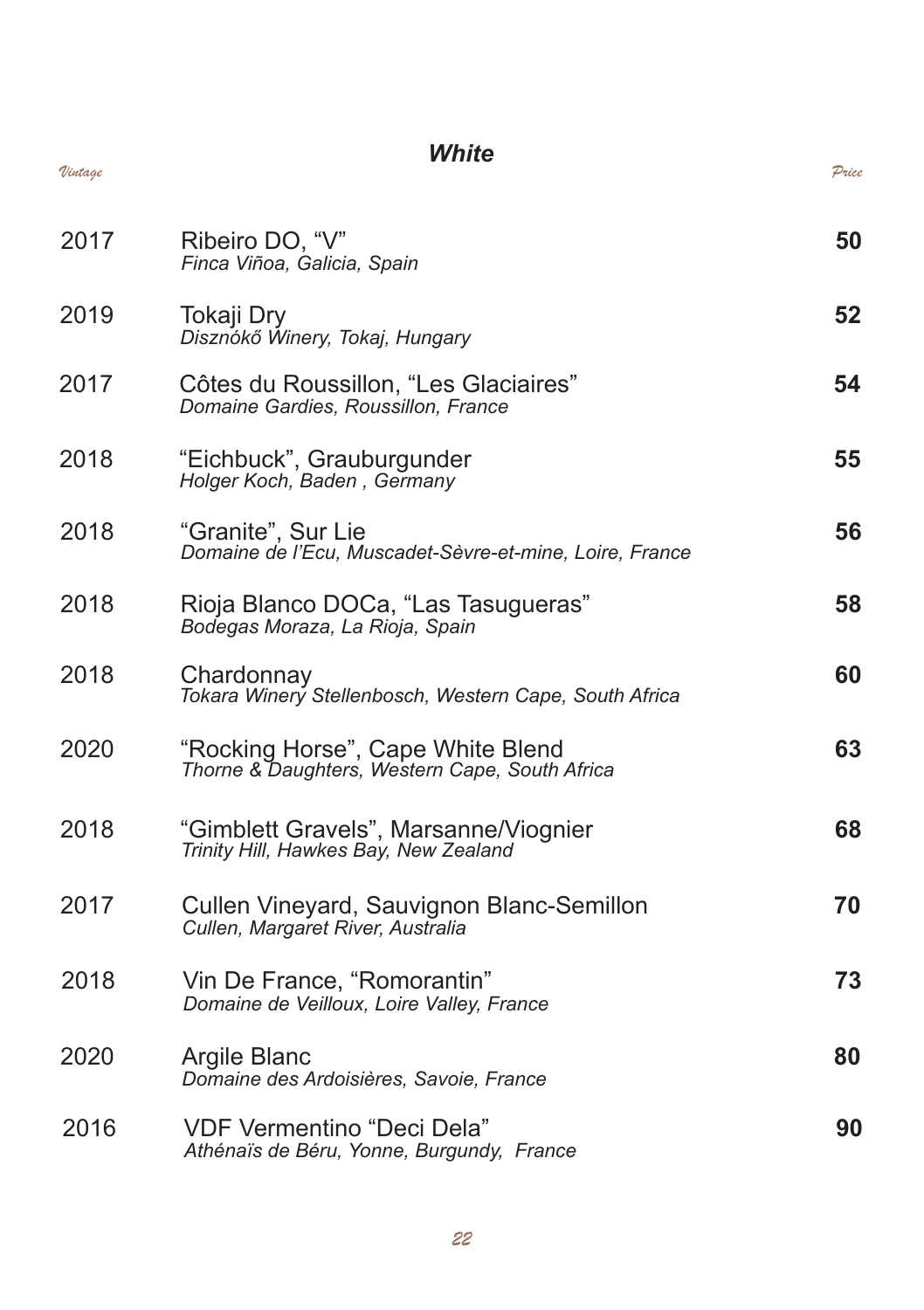| 2009 | Jurançon Sec<br>Domaine de Souch, Southwest, France                        | 108 |
|------|----------------------------------------------------------------------------|-----|
| 2019 | "Feuervogel", Silvaner<br>Weingut Keller, Rheinhessen, Germany             | 110 |
| 2016 | Anjou, "Ephata"<br>Clos de l'Élu, Loire Valley, France                     | 135 |
| 2017 | Chardonnay<br>Racine, Santa Rita Hills, California, USA                    | 165 |
| 2016 | Les Jardins de Babylone, Sec<br>Louis-Benjamin Dagueneau, Jurancon, France | 180 |
| 2018 | Le Vin Tranquille<br>Timothée Stroebel, Champagne, France                  | 260 |
|      | <b>Orange</b>                                                              |     |
| 2018 | Glück<br>Weingut Werlitsch, Styria, Austria                                | 110 |
| 2016 | Libre Maceration<br>UGO, Domaine Guiradel, Jurancon, France                | 135 |
| Rosé |                                                                            |     |
|      |                                                                            |     |

| 2018 | <b>IGP Macedoine "Pata Trava"</b> |  |
|------|-----------------------------------|--|
|      | Ktima Ligas, Greece               |  |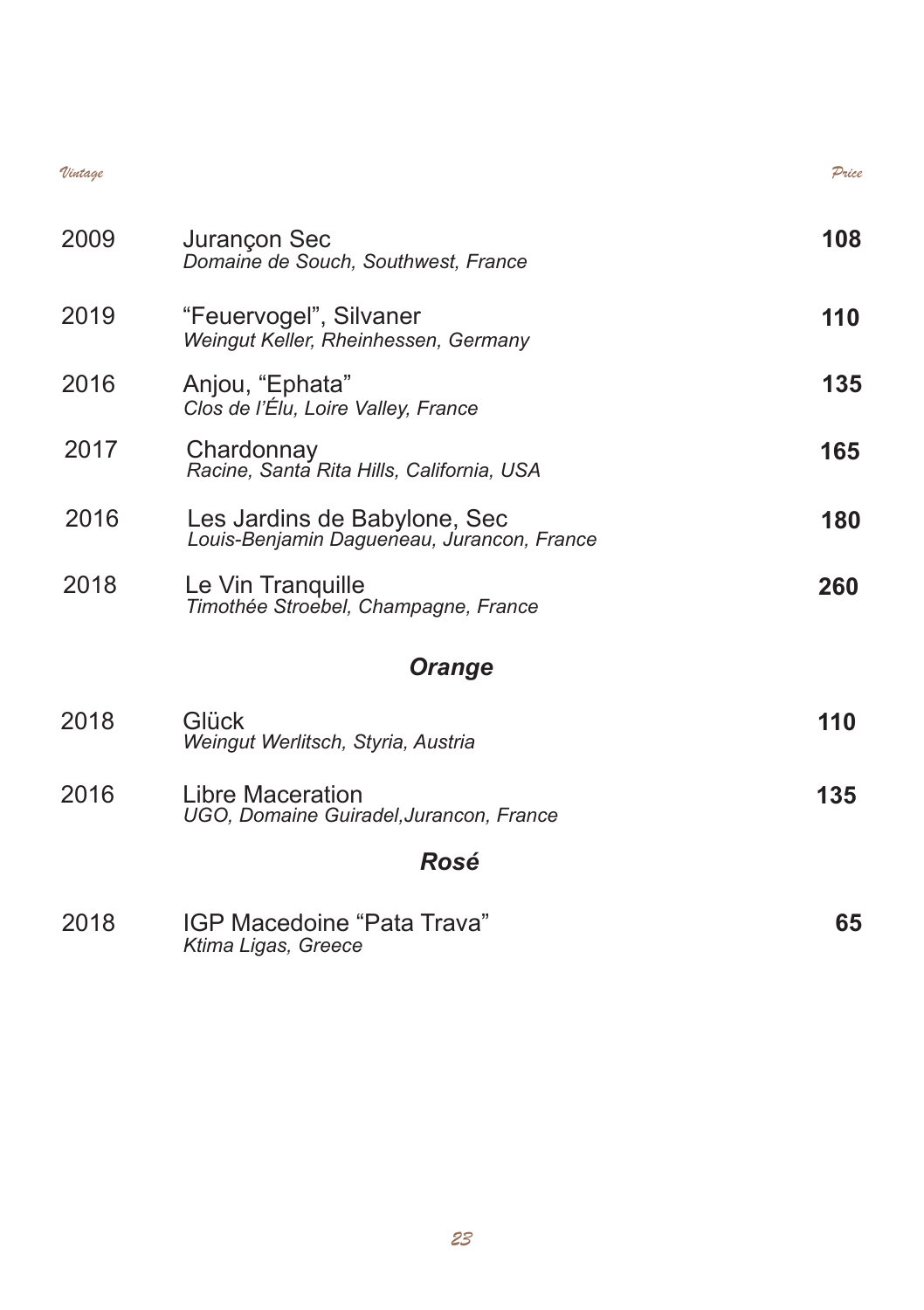| Vintage | Red                                                                                        | Price |
|---------|--------------------------------------------------------------------------------------------|-------|
| 2016    | Jumilia DO, "Altos de la Hoya"<br>Bodegas Olivares, Murcia, Spain                          | 35    |
| 2020    | Felicite, Pinot Noir<br>Newton Johnson Vineyard, Walker Bay, Western Cape, S.A             | 50    |
| 2018    | Modern Red<br>Plan B !, Western Australia, Australia                                       | 60    |
| 2018    | Cheverny, "Les Veilleurs"<br>Domaine de Veilloux, Touraine, Loire Valley, France           | 64    |
| 2018    | Waiting for Tom<br>Rennersistas, Burgenland, Austria                                       | 68    |
| 2014    | Vin de France, "Causse Toujours"<br>Domaine Causse Marines, Southwest, France              | 70    |
| 2019    | IGT Costa Toscana, "Kepos"<br>Ampeleia, Tuscany, Italy                                     | 75    |
| 2019    | Unum<br>Les Jardins de Theseiis, Loire Valley, France                                      | 78    |
| 2019    | "Faustine"<br>Domaine Abbatucci, Corsica, France                                           | 85    |
| 2015    | Clos du Jaugueyron<br>Haut-Médoc, Bordeaux, France                                         | 88    |
| 2018    | Vin de France, "Espérance"<br>Clos de l'Élu, Anjou, Loire Valley, France                   | 88    |
| 2011    | Gamay<br>Domaine de Beudon, Valais, Switzerland                                            | 90    |
| 2017    | Rías Baixas DO, "Goliardo Caino"<br>Forjas del Salnes, Galicia, Spain                      | 92    |
| 2016    | "Glacier Ridge Vineyard" Pinot Noir<br>Red Newt Cellars, Finger Lakes, New York State, USA | 94    |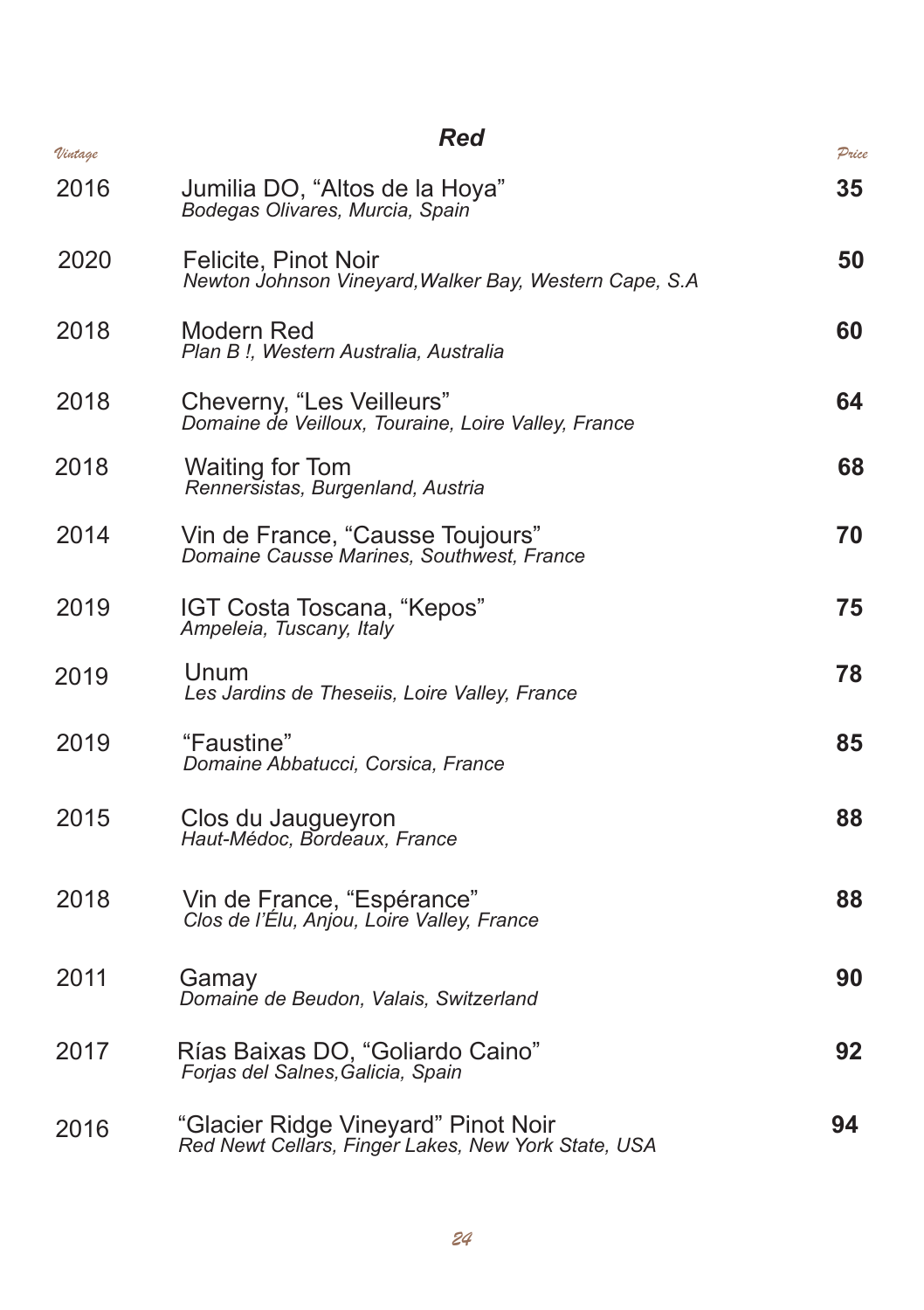| 2014 | Dry Creek Valley, Zinfandel<br>Nalle Winery, Sonoma County, California, USA              | 95  |
|------|------------------------------------------------------------------------------------------|-----|
| 2015 | Touraine-Amboise, "La Grange Tiphaine" Côt VV<br>C & D Delecheneau, Loire Valley, France | 100 |
| 2020 | Mon Poulain<br>Les Horrées, Côte de Beaune, Burgundy, France                             | 103 |
| 2011 | Côtes de Castillon, Domaine de l'A<br>Bordeaux, France                                   | 105 |
| 2011 | Arlanza DO, "Vina del Cadastro"<br>Olivier Riviére Castilla y León, Spain                | 108 |
| 2013 | Vin de Savoie, Chautagne<br>Jacques Maillet, Savoie, France                              | 115 |
| 2015 | "Cul de Brey"<br>Domaine de la Tournelle, Arbois, Jura, France                           | 125 |
| 2018 | Shiraz<br>By Farr, Geelong, Victoria, Australia                                          | 135 |
| 2011 | "Carcajolo"<br>Domaine Abbatucci, Corsica, France                                        | 145 |
| 2017 | Amarone della Valpolicella Classico<br>Allegrini, Veneto, Italy                          | 170 |
| 2008 | Franchetti, IGT<br>Tenuta di Passopisciaro, Sicily, Italy                                | 210 |
| 2014 | Vi de Taula, Sumoll<br>Els Jelepins, Alt Penedes, Spain                                  | 280 |
| 2012 | Montepulciano d'Abruzzo<br>Azienda Agricola Valentini. Abruzzo, Italy                    | 690 |
|      |                                                                                          |     |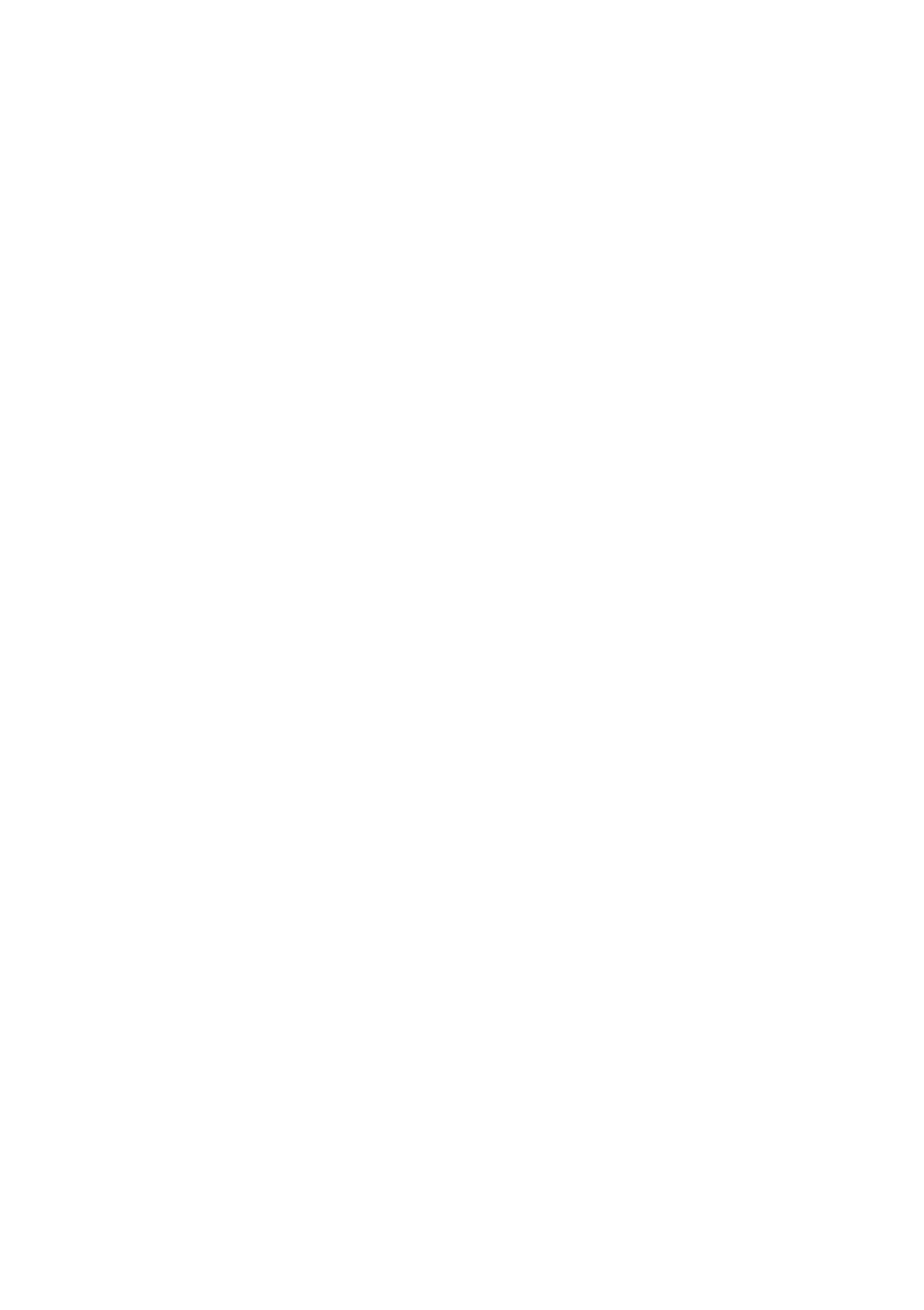*Sweer & Fortified*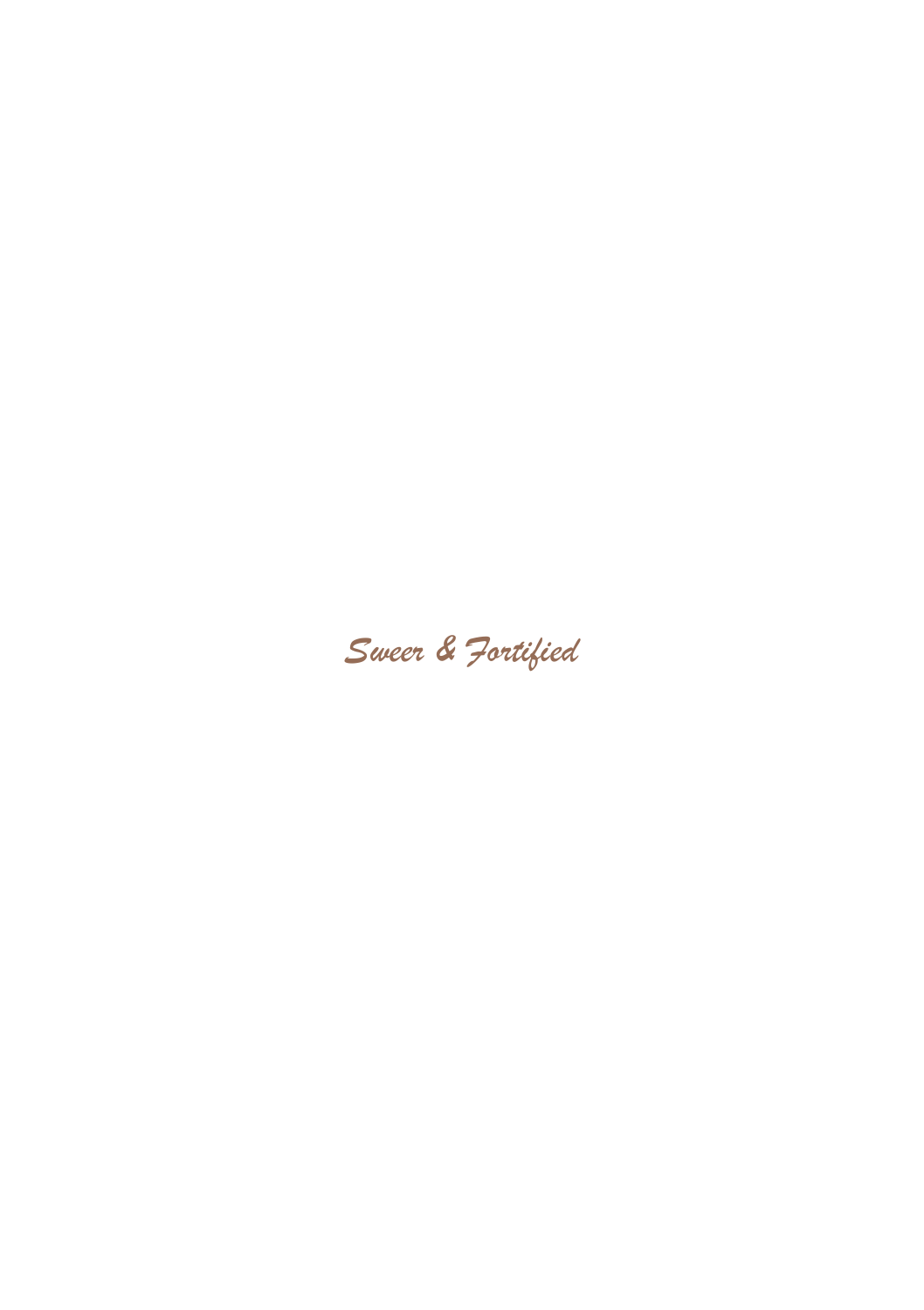| Vintage | <b>Sweet</b>                                                                                    | Price |
|---------|-------------------------------------------------------------------------------------------------|-------|
| 2018    | Botrytis, Pinot Gris<br>Greywacke, Marlborough, New Zealand<br>(375ml Bottle)                   | 60    |
| 2017    | Recioto Della Valpolicella DOCG, "Tesauro"<br>Cantina Valpantena, Veneto, Italy (500ml Bottle)  | 65    |
| 2018    | Beerenauslese, Gelber Muskateller<br>Michael Wenzel, Burgenland, Austria (375ml Bottle)         | 70    |
| 2018    | Jurançon, "Clos Thou"<br>Henri Lapouble-Laplace, South-West, France (750ml Bottle)              | 78    |
| 2014    | Coteaux dy Layon Beaulieu<br>Château de Pierre Bise, Anjou, Loire Valley, France (375ml Bottle) | 105   |
| 2011    | Tokaji Aszú 5 Puttonyos<br>Disznókő Winery, Tokaj, Hungary (500ml Bottle)                       | 118   |
| 2010    | Chateau Lafaurie-Peyraguey, 1er Cru Classé<br>Sauternes, Bordeaux, France (750ml Bottle)        | 150   |
| 2017    | Ice Wine, Riesling<br>Tango Oakes, Red Newt Cellars, Finger Lakes, USA (375ml Bottle)           | 220   |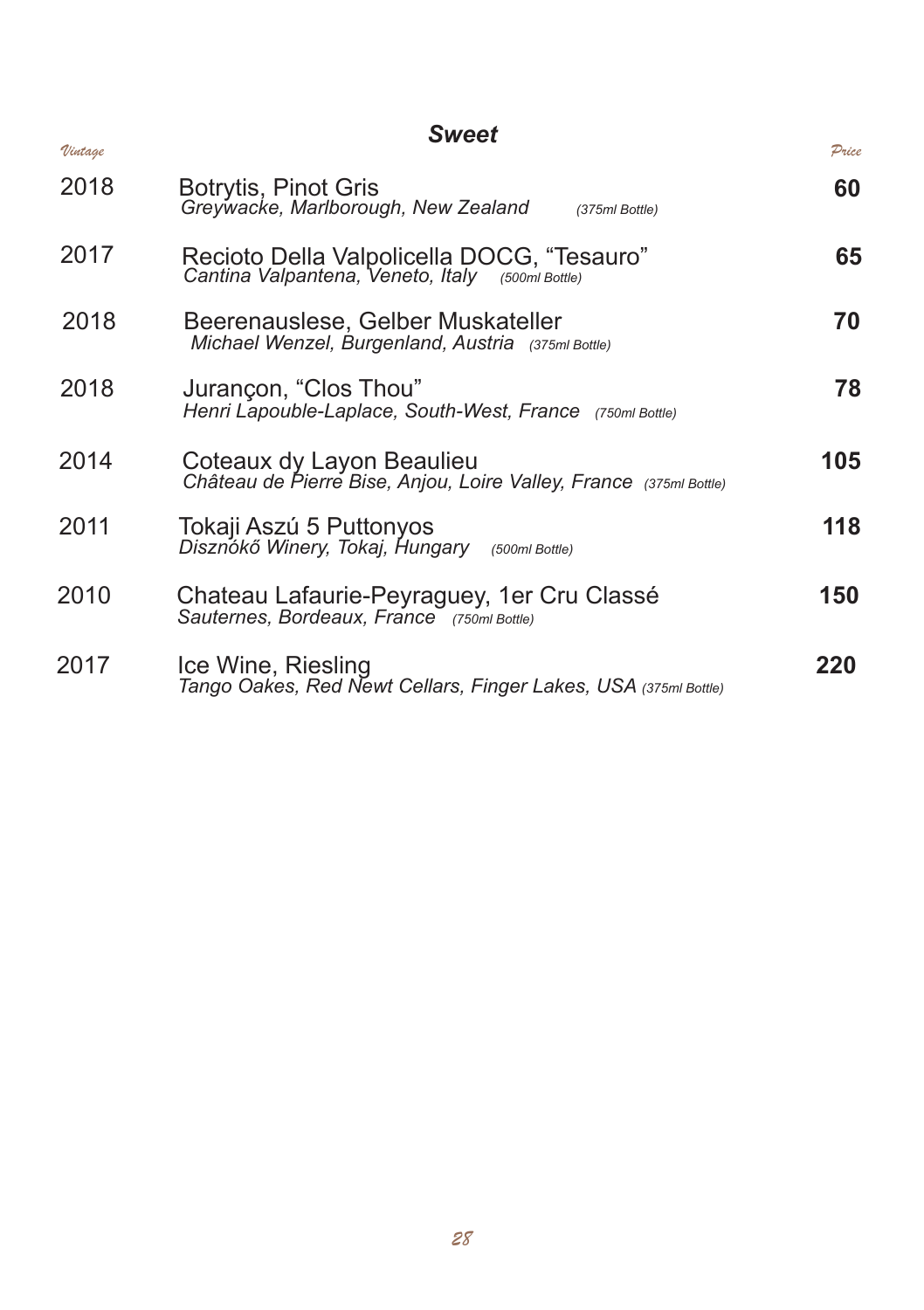| Vintage   | <b>Fortified</b>                                                                                  | Price |
|-----------|---------------------------------------------------------------------------------------------------|-------|
| <b>NV</b> | Manzanilla de Sanlúcar, "Papirusa"<br>Bodega Lustau, Andalucia, Spain (375ml Bottle)              | 52    |
| <b>NV</b> | Oloroso, "La Cigarrera"<br>Bodega La Cigarrera, Andalucia, Spain (750ml Bottle)                   | 60    |
| 2012      | Late Bottled Vintage<br>Quinta do Noval, Douro, Portugal (750ml Bottle)                           | 70    |
| <b>NV</b> | Jerez-Xérès-Sherry DO, "Apostoles" VORS<br>Bodega Gonzalez Byass, Andalucia, Spain (375mi Bottle) | 80    |